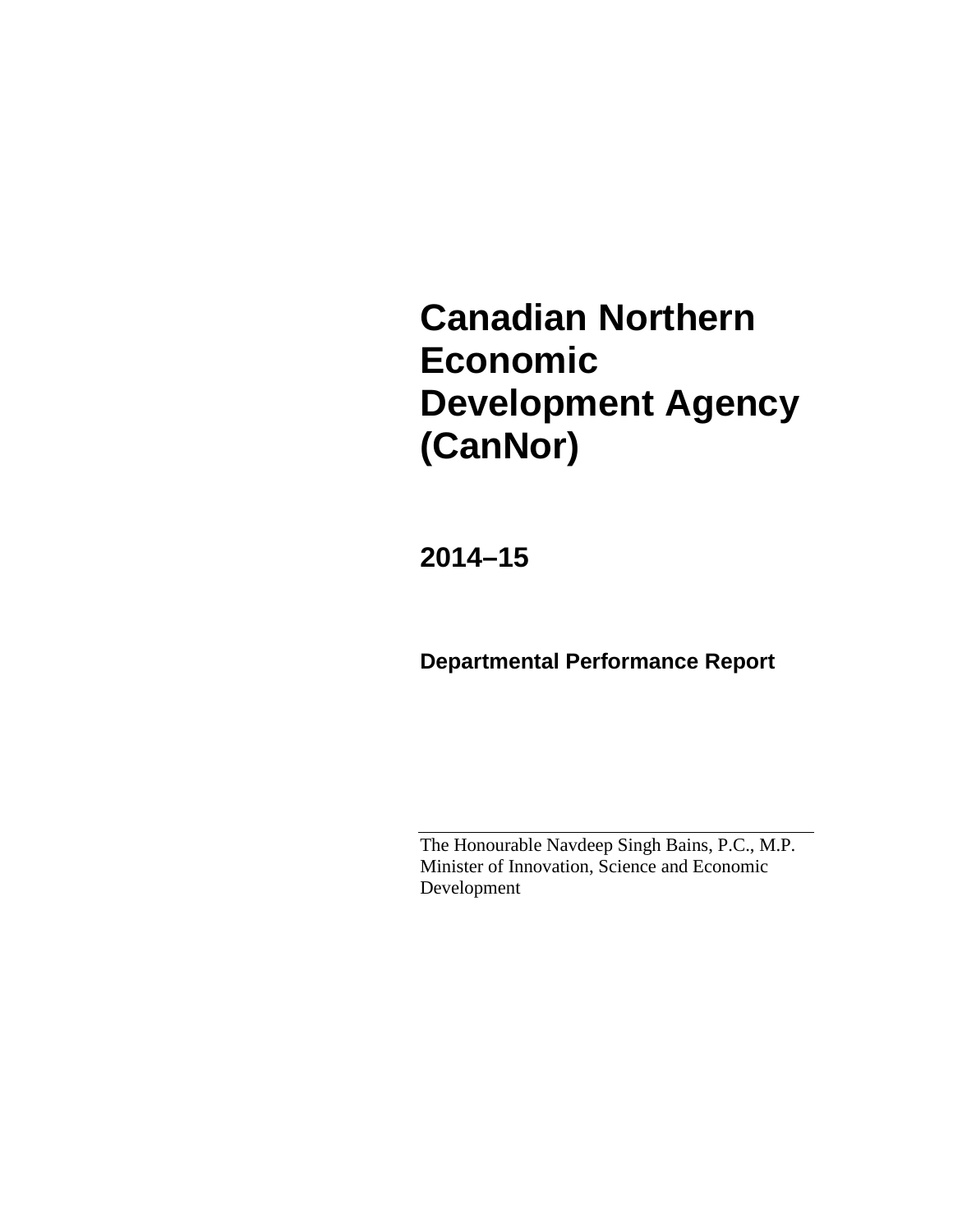© Her Majesty the Queen in Right of Canada, 2015 ISSN 2368-3406 Cat. No. R1-38E-PDF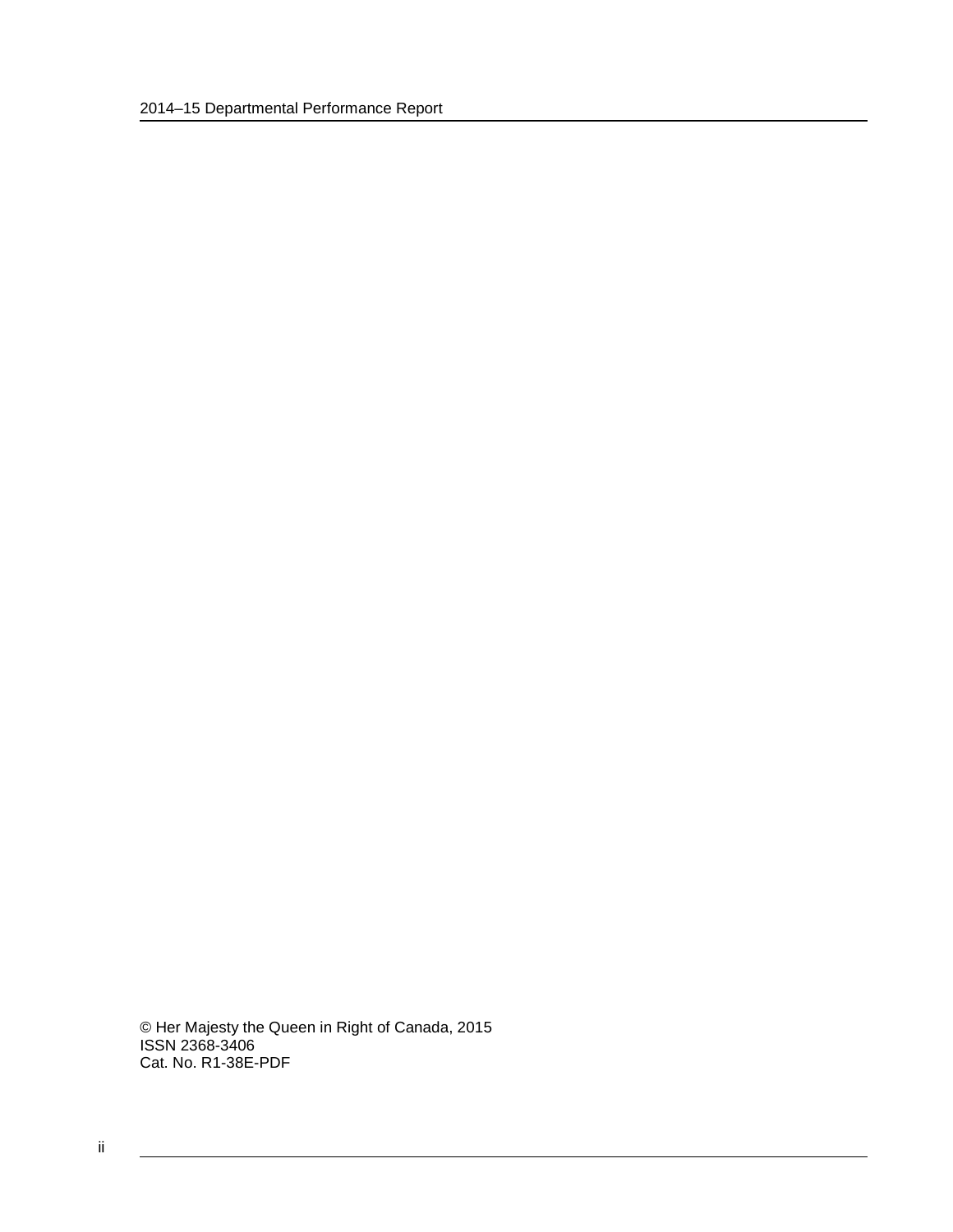## Table of Contents

| Alignment of Spending With the Whole-of-Government Framework 14         |
|-------------------------------------------------------------------------|
|                                                                         |
|                                                                         |
|                                                                         |
| Strategic Outcome: Developed and diversified territorial economies that |
|                                                                         |
|                                                                         |
|                                                                         |
|                                                                         |
|                                                                         |
| Sub-Program 1.2.2: Coordination and Alignment 26                        |
|                                                                         |
|                                                                         |
|                                                                         |
|                                                                         |
|                                                                         |
|                                                                         |
|                                                                         |
|                                                                         |
|                                                                         |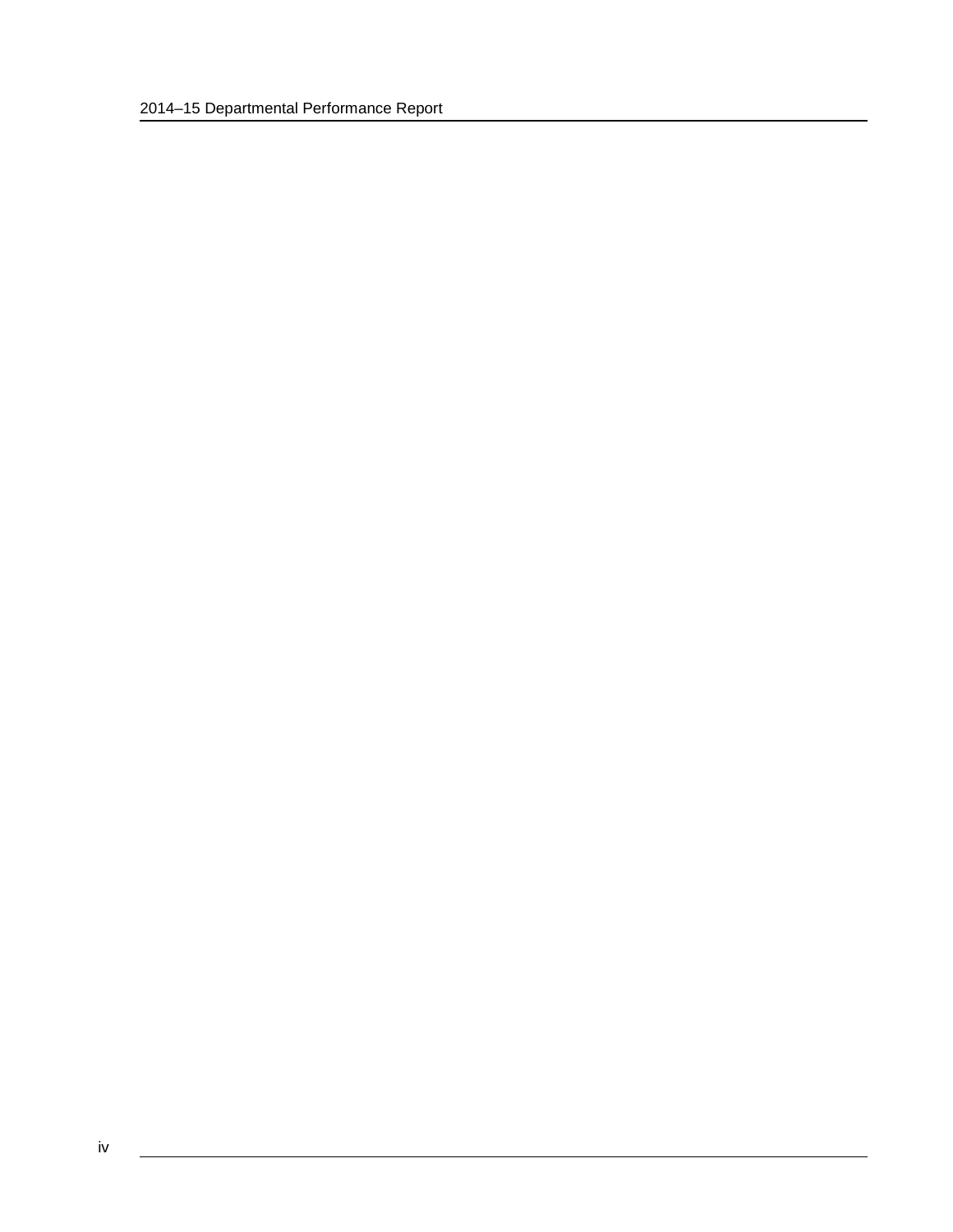## <span id="page-4-0"></span>Ministers' Message

We are pleased to report on the Canadian Northern Economic Development Agency's key activities in 2014–15.

Our overarching goals within the Innovation, Science and Economic Development portfolio are to help Canadian businesses grow, innovate and export so that they can spur economic development and create good quality jobs and wealth for Canadians in all regions across the country; to help small businesses grow through trade and innovation; to promote increased tourism to Canada; to promote and support scientific research and the integration of scientific considerations in our investment and policy choices. We are committed to working closely with colleagues and stakeholders from all of these diverse fields to achieve these objectives.

We are pleased to present the 2014–15 Departmental Performance Report for the Canadian Northern Economic Development Agency.



**The Honourable Navdeep Singh Bains The Honourable Kirsty Duncan The Honourable Bardish Chagger Minister of Innovation, Science Minister of Science Minister of Small Business and** Minister of Innovation, Science Minister of Science Minister of Science Minister of Science Minister of Science Minister of Science Minister of Science Minister of Science Minister of Science Minister of Science Minister o and Economic Development



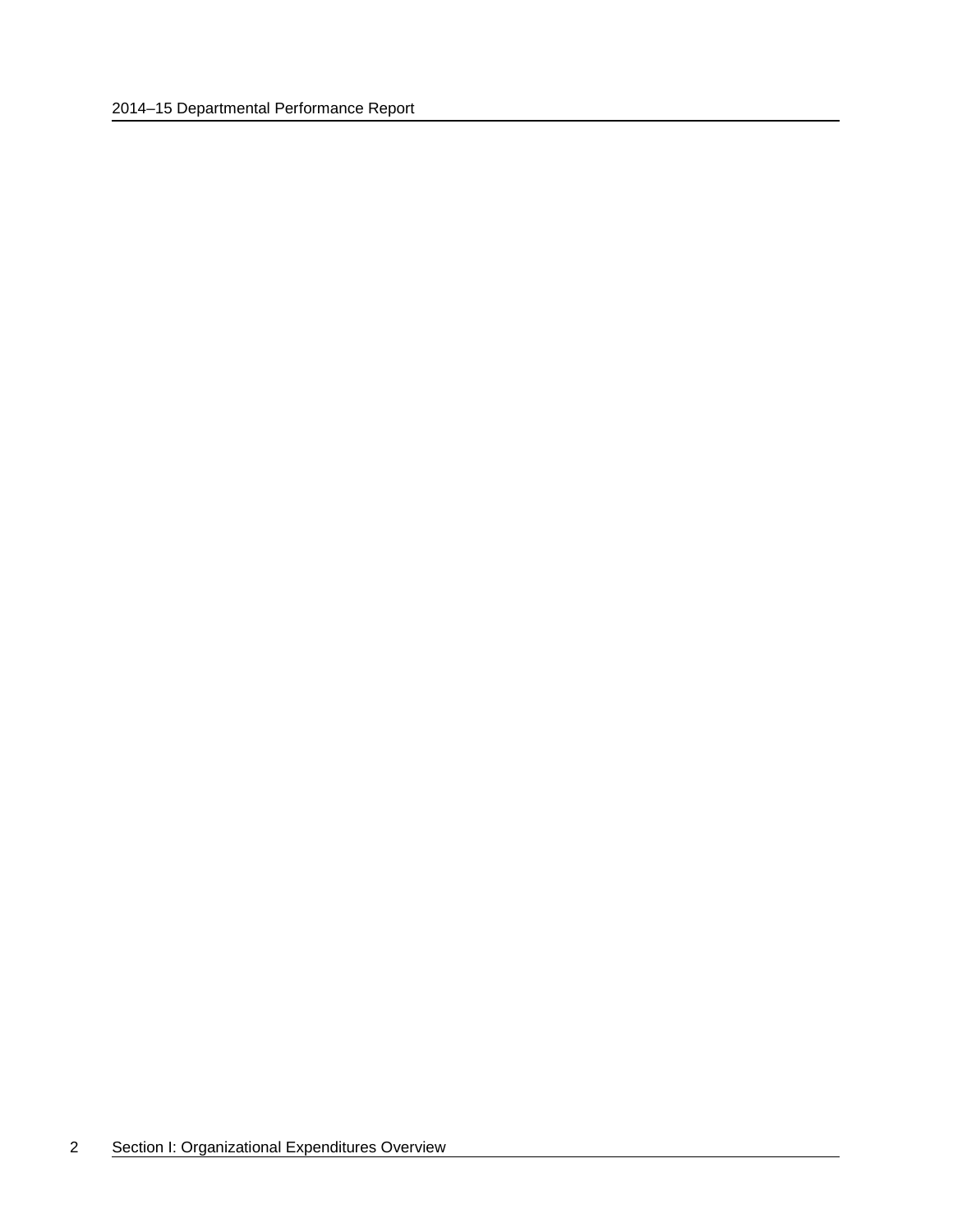## <span id="page-6-0"></span>Section I: Organizational Expenditure Overview

## <span id="page-6-1"></span>Organizational Profile

**Appropriate Minister:** The Honourable Navdeep Singh Bains, P.C., M.P. The Honourable Leona Aglukkaq, P.C., M.P. (responsible Minister for 2014-15)

**President:** Janet King

**Ministerial Portfolio:** Canadian Northern Economic Development Agency

**Enabling Instrument(s):** [Public Service Rearrangement and Transfer of Duties Act, R.S.C.](http://laws-lois.justice.gc.ca/eng/acts/P-34/index.html)  [1985, c. P-34](http://laws-lois.justice.gc.ca/eng/acts/P-34/index.html)[1](#page-42-1)

### **Year of Incorporation / Commencement:** 2009

### **Head Office:**

Allavvik Building 1106 Inuksugait Plaza IV Iqaluit, Nunavut X0A 0H0 Canada

Web Site: [CanNor](http://www.cannor.gc.ca/)<sup>[2](#page-42-2)</sup>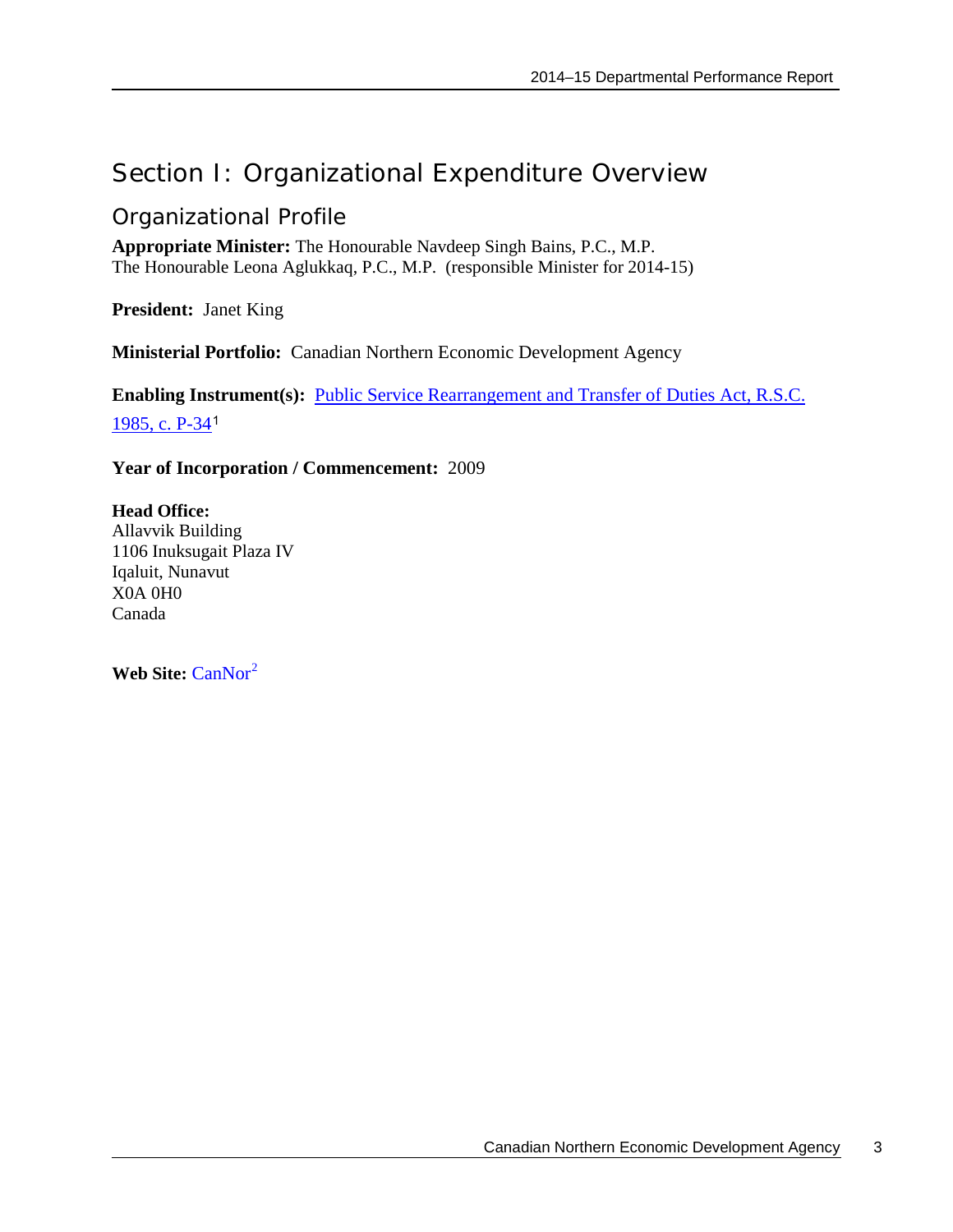## <span id="page-7-0"></span>Organizational Context **Raison d'être**

Contributing to jobs and growth in Canada, the Canadian Northern Economic Development Agency (CanNor) works to develop a diversified, sustainable and dynamic economy across Canada's three territories. It does this by delivering funding programs to Northerners and Aboriginal people, guiding resource development and major projects across the North through the Northern Projects Management Office (NPMO), undertaking research to support the development of evidence-based policies, advocating for northern economic prosperity and diversification, and collaborating with and aligning the efforts of other federal departments, territorial governments, Aboriginal organizations, and industry.

## **Responsibilities**

The Agency administers a suite of contribution programs, including the Strategic Investments in Northern Economic Development (SINED), the Northern Aboriginal Economic Opportunities Program (NAEOP), and the Northern Adult Basic Education Program (NABEP). Investments from these programs can be the impetus to get a business started or expanded. They can help a community plan to benefit from upcoming economic opportunities. They can support a wide range of studies and projects from new technologies, to preparing individuals to enter the workforce. Often, these investments are a catalyst for other funding, for instance the territorial governments investing additional funds in support of CanNor funding – a reflection of the importance of partnerships and aligning efforts that is characteristic of working in the North.

Major resource development projects are the largest driver of economic development in the North, and CanNor's NPMO provides single-window path-finding and issues management for industry at all stages of resource development. Support is also provided to Aboriginal organizations that play a key role in the consideration of these projects. This work often begins during the exploration phase and takes on even greater importance during environmental assessment and regulatory permitting. The Agency coordinates all federal regulators to ensure the timeliness, transparency and predictability of regulatory efforts, while overseeing the Crown's Aboriginal consultations. CanNor also partners with communities to foster their readiness to maximize the positive impact of these projects, while working collaboratively to minimize and mitigate risks.

The Agency's pan-northern perspective and knowledge of the North are at the core of its efforts to champion the economic interests of the North within and outside the federal government. Complementing CanNor's NPMO and contribution programs, the Agency uses it policy and research capacity to examine and assess economic issues and opportunities. This informs the federal perspective on northern economic development and influences the response to challenges and opportunities.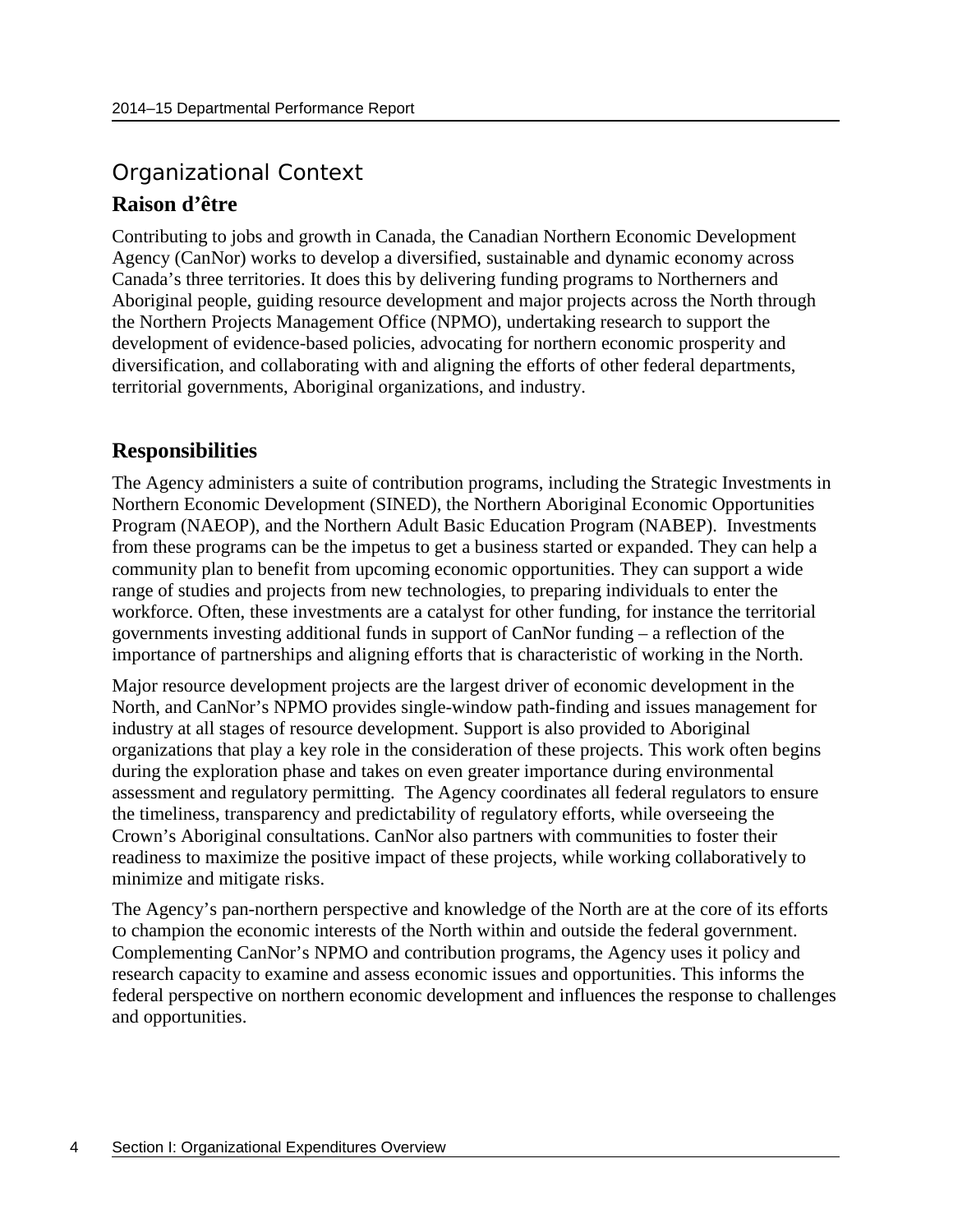## **Strategic Outcome(s) and Program Alignment Architecture**

**1. Strategic Outcome:** Developed and diversified territorial economies that support prosperity for all Northerners

**1.1 Program:** Economic Development

**1.1.1 Sub-Program:** Business Development

**1.1.2 Sub-Program:** Community Development

**1.2 Program:** Policy and Alignment

**1.2.1 Sub-Program:** Policy and Advocacy

**1.2.2 Sub-Program:** Coordination and Alignment

### **Internal Services**

## <span id="page-8-0"></span>Organizational Priorities

In 2014-15, CanNor played an important role in strengthening the northern economy by making investments in diverse sectors, advancing major project development, and providing an informed northern lens on federal policy and decision-making. It also continued to enhance the effectiveness and efficiency of its internal operations. Work on these priorities helped guide CanNor in its efforts to follow through on its Strategic Outcome.

Details on each of these priorities and how the Agency made progress on them are presented in proceeding tables.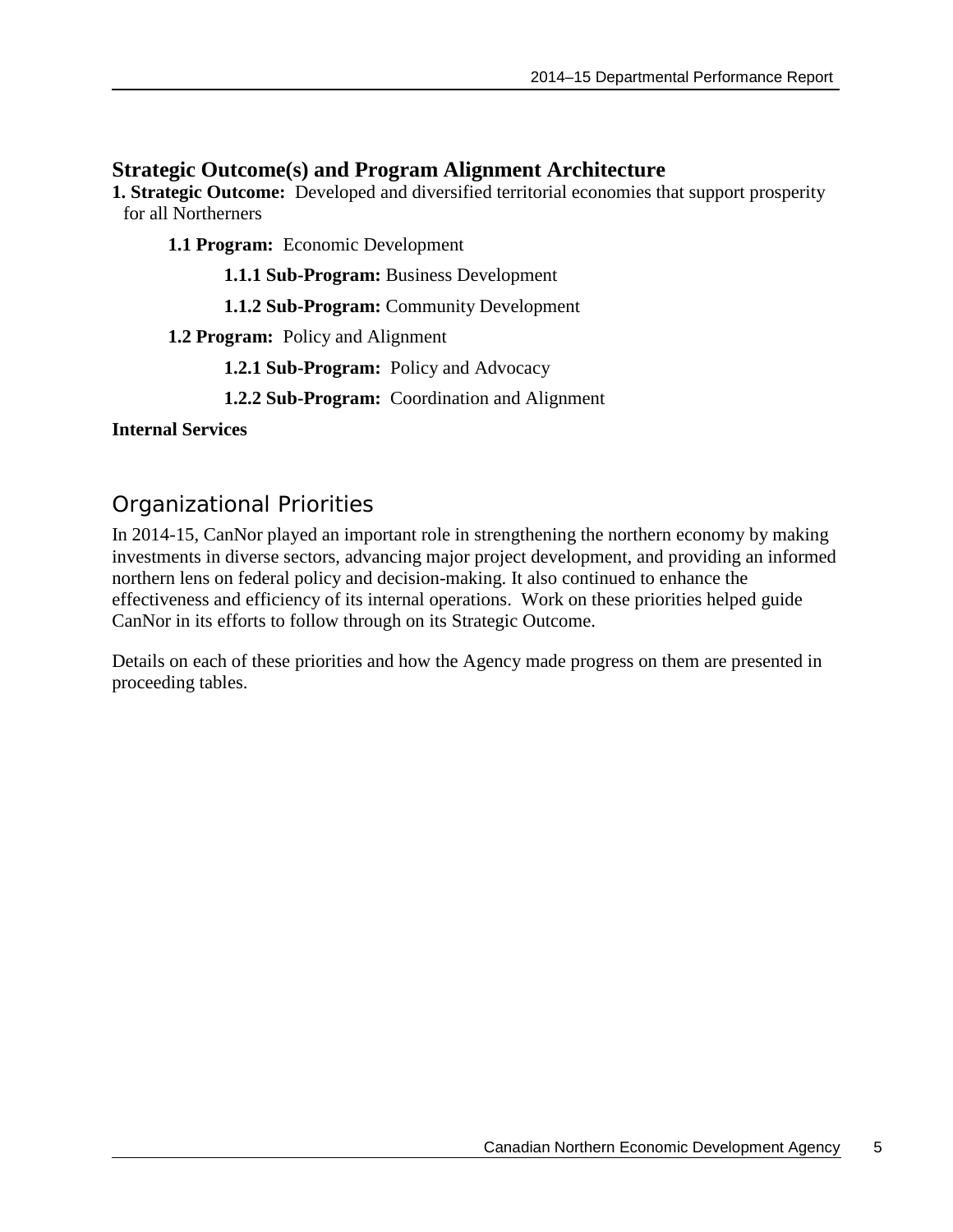## **Organizational Priorities**

| <b>Priority</b>                                                                                                                                                                                                                       | Type                                                                                                                                                                                                                                                                                                                                                                                                                                                                                                                                                                                                                                                                                                                                                                                                                                                                                                                                                                                                                                                                                                                                                                                                                                                                                                                                                                                                                                                                                                                                                                                                                                                                          | <b>Strategic Outcome(s)</b><br>[and/or] Program(s)                                                |
|---------------------------------------------------------------------------------------------------------------------------------------------------------------------------------------------------------------------------------------|-------------------------------------------------------------------------------------------------------------------------------------------------------------------------------------------------------------------------------------------------------------------------------------------------------------------------------------------------------------------------------------------------------------------------------------------------------------------------------------------------------------------------------------------------------------------------------------------------------------------------------------------------------------------------------------------------------------------------------------------------------------------------------------------------------------------------------------------------------------------------------------------------------------------------------------------------------------------------------------------------------------------------------------------------------------------------------------------------------------------------------------------------------------------------------------------------------------------------------------------------------------------------------------------------------------------------------------------------------------------------------------------------------------------------------------------------------------------------------------------------------------------------------------------------------------------------------------------------------------------------------------------------------------------------------|---------------------------------------------------------------------------------------------------|
| Strengthening the northern<br>economy, including by focusing on<br>key relationships                                                                                                                                                  | Ongoing                                                                                                                                                                                                                                                                                                                                                                                                                                                                                                                                                                                                                                                                                                                                                                                                                                                                                                                                                                                                                                                                                                                                                                                                                                                                                                                                                                                                                                                                                                                                                                                                                                                                       | Developed and diversified<br>territorial economies that support<br>prosperity for all Northerners |
| <b>Summary of Progress</b>                                                                                                                                                                                                            |                                                                                                                                                                                                                                                                                                                                                                                                                                                                                                                                                                                                                                                                                                                                                                                                                                                                                                                                                                                                                                                                                                                                                                                                                                                                                                                                                                                                                                                                                                                                                                                                                                                                               |                                                                                                   |
| This priority was met.<br>northern businesses.<br>\$1.5 million to create or expand Aboriginal companies.<br>projects under SINED and 32 multi-year projects under NAEOP.<br>basic education programs funded through this initiative. | What progress has been made toward this priority?<br>CanNor's contribution programs continued to support a growing and diversified Northern economy.<br>Through SINED, CanNor supported 47 projects with over \$17.7 million in contribution funding in 2014-15:<br>35% of this funding was focused on leveraging opportunities in the mining and energy sectors, 65% was<br>directed at strengthening economic development in diverse sectors. This funding also included a<br>\$1.0 million contribution towards increasing the level of capital available to support the development of<br>Through NAEOP, CanNor supported 65 projects with over \$8.8 million in contribution funding in 2014-15.<br>This included over \$1.8 million in funding to 11 Aboriginal businesses, as well as equity capital of<br>CanNor is increasing its emphasis on multi-year projects to better reflect the nature of business<br>development. This approach allows proponents to undertake longer-term economic initiatives, which<br>maximize the benefits to a community, region or business. In 2014-15, CanNor supported 31 multi-year<br>In 2014-15, CanNor invested \$975,000 in the Centre for Northern Innovation in Mining (CNIM) in Yukon.<br>This funding was part of CanNor's three-year \$4.5 million commitment to the Centre to enable expanded<br>course offerings to help more Northerners obtain skilled jobs in the resource development sector.<br>Through NABEP, CanNor funded 95 training programs to help northern adults acquire basic workplace<br>skills. For instance, over 250 students completed training at Nunavut's Arctic College through its 29 adult |                                                                                                   |
|                                                                                                                                                                                                                                       |                                                                                                                                                                                                                                                                                                                                                                                                                                                                                                                                                                                                                                                                                                                                                                                                                                                                                                                                                                                                                                                                                                                                                                                                                                                                                                                                                                                                                                                                                                                                                                                                                                                                               |                                                                                                   |

<span id="page-9-0"></span> <sup>\*</sup> Type is defined as follows: previously committed to – committed to in the first or second fiscal year prior to the subject of the report; ongoing – committed to a least three fiscal years priority to the subject year of the report; and new – newly committed to in the reporting year of the Report on Plans and Priorities or the Department Performance Report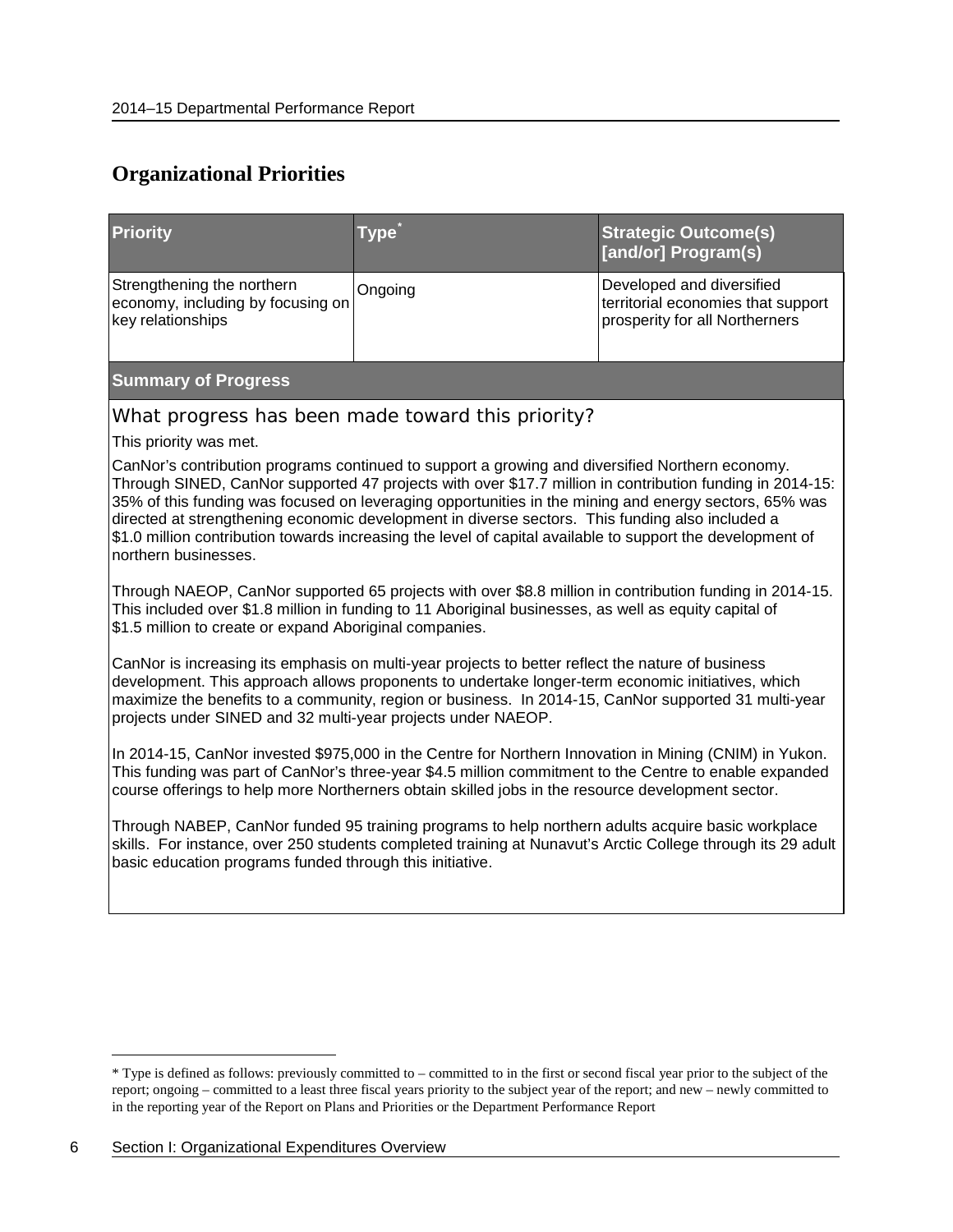| <b>Priority</b>                                     | <b>Type</b> | <b>Strategic Outcome(s)</b><br>[and/or] Program(s)                                                |
|-----------------------------------------------------|-------------|---------------------------------------------------------------------------------------------------|
| Advancing major project<br>development in the North | Ongoing     | Developed and diversified<br>territorial economies that support<br>prosperity for all Northerners |

#### **Summary of Progress**

What progress has been made toward this priority?

This priority was met.

CanNor's NPMO continued to play a leadership role in coordinating federal participation in environmental review processes for proposed major resource development in the territories. This has helped to foster a more stable and attractive investment climate in the North, which benefits all Northerners and Canadians.

In 2014-15, the NPMO worked with 50 companies representing 34 projects (projects either currently undergoing or planning to enter the environmental assessment process) with a potential of \$22.2 billion in capital investment and more than 10,000 operating jobs.

The NPMO further refined its internal customized business tools, for example its engagement database, to support well-coordinated activities in order to strengthen the timeliness, predictability and transparency of northern regulatory processes.

The NPMO continued to coordinate federal departments involved in the regulatory process. For example, the NPMO led governance mechanisms such as Territorial Project Committees, Resource Development Advisory Groups, and Project Specific Working Groups to enhance early engagement and coordination of participants, reduce duplication of efforts, and quickly resolve issues to advance decision-making for resource development and major projects through regulatory processes.

The Agency's Community Readiness Initiative, a three-year pilot, is a community-led planning process, which aims to help prepare participating communities for major resource development projects by developing plans to maximize the positive impacts associated with development. Results to date include two plans, increased community awareness of the benefits associated with resource development, enhancing socio-economic community baseline data and greater collaboration with diverse partners related to this initiative.

The North presents a remote and unique operating environment for major projects. Challenges such as climate, limited infrastructure, and shortage of skilled labour make operating costs in the North much higher than elsewhere in Canada. To ensure the North remains an attractive location for global capital investment, the NPMO worked to promote investment, enhance investor certainty, improve understanding of the northern regulatory context, and positively position the North when compared to competing markets. For example, to attract foreign direct investment to the North, the Agency hosted a multistakeholder seminar at the Prospectors and Developers Association of Canada conference in March 2015, which was attended by both federal and territorial government senior executives, Aboriginal leaders, representatives of foreign governments, industry and industry associations.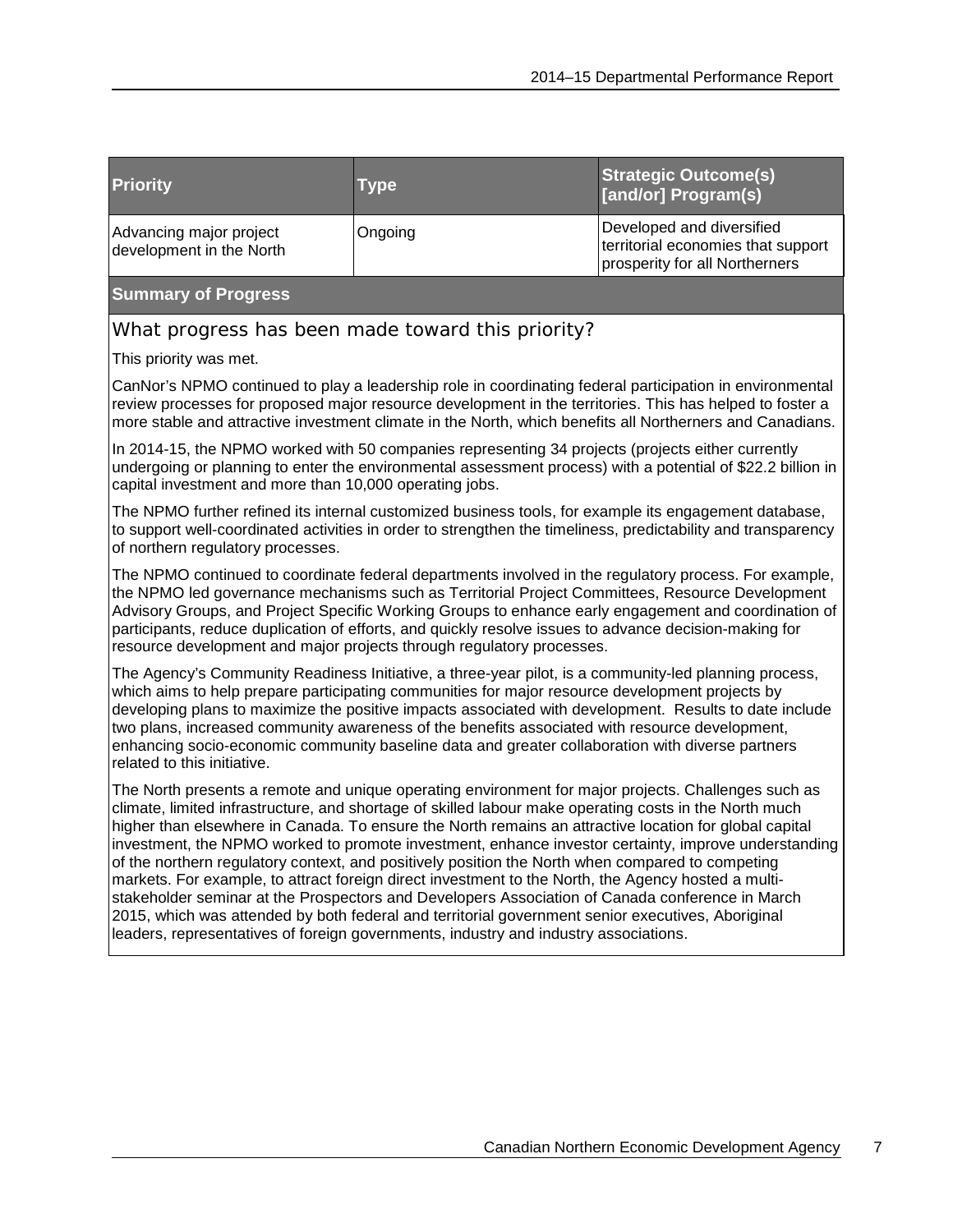#### 2014–15 Departmental Performance Report

| <b>Priority</b>                                   | <b>Type</b> | <b>Strategic Outcome(s)</b><br><b>[and/or] Program(s)</b>                                         |
|---------------------------------------------------|-------------|---------------------------------------------------------------------------------------------------|
| Effective financial management                    | Ongoing     | Developed and diversified<br>territorial economies that support<br>prosperity for all Northerners |
| <b>Summary of Progress</b>                        |             |                                                                                                   |
| What progress has been made toward this priority? |             |                                                                                                   |

This priority was met.

CanNor strengthened its monitoring of contribution programs in 2014-15. For example, this included onsite reviews of contribution agreements to ensure that controls over administrative and business processes were in place and that the reporting of performance measures was carried out. Together, these efforts ensure the proper ongoing financial management of CanNor's programs and their overall effectiveness.

A major exercise impacting financial management in 2014-15 was the joint implementation with Aboriginal Affairs and Northern Development Canada (AANDC) of the Systems, Applications and Products (SAP) financial system hosted by Health Canada. This project resulted in CanNor implementing a modern and sophisticated financial system with more automated work flow processes.

| <b>Priority</b>                         | Type | <b>Strategic Outcome(s)</b><br>[and/or] Program(s)                                                |
|-----------------------------------------|------|---------------------------------------------------------------------------------------------------|
| Excellence in people management Ongoing |      | Developed and diversified<br>territorial economies that support<br>prosperity for all Northerners |

#### **Summary of Progress**

#### What progress has been made toward this priority?

This priority was met.

As a decentralized, northern-based organization, the majority of the Agency's staff live and work in the North. At the fiscal year-end, 67% of CanNor's employees were in the North: 31% in Nunavut, 22% in the Northwest Territories, and 14% in Yukon. The remainder of the Agency's employees work in the Ottawa liaison office. Approximately 24% of staff members in the Iqaluit office are *Nunavut Land Claims Agreement* beneficiaries. During the reporting year, the Agency furthered stabilized its capacity, including recruitment of new staff to fill key vacancies.

CanNor implemented an Inuit Employment Plan (IEP) to better recruit, retain, and develop Inuit staff, with the goal of employing more northern Aboriginal Canadians. Implementation of the Agency's IEP will help fulfill federal obligations established under Article 23 of the *Nunavut Land Claims Agreement*. Launched in 2013, the Inuit Learning and Development Pilot (ILDP) was developed in part to operationalize the IEP. In 2014-15, participants in the first ILDP cohort concluded their formal learning, coaching and mentoring and completed paid work assignments in different public service positions both inside and outside CanNor. The Agency hired two of the 12 ILDP graduates to full-time positions and another 4 were hired by other federal or territorial departments. Three more ILDP participants enrolled in full-time post-secondary studies.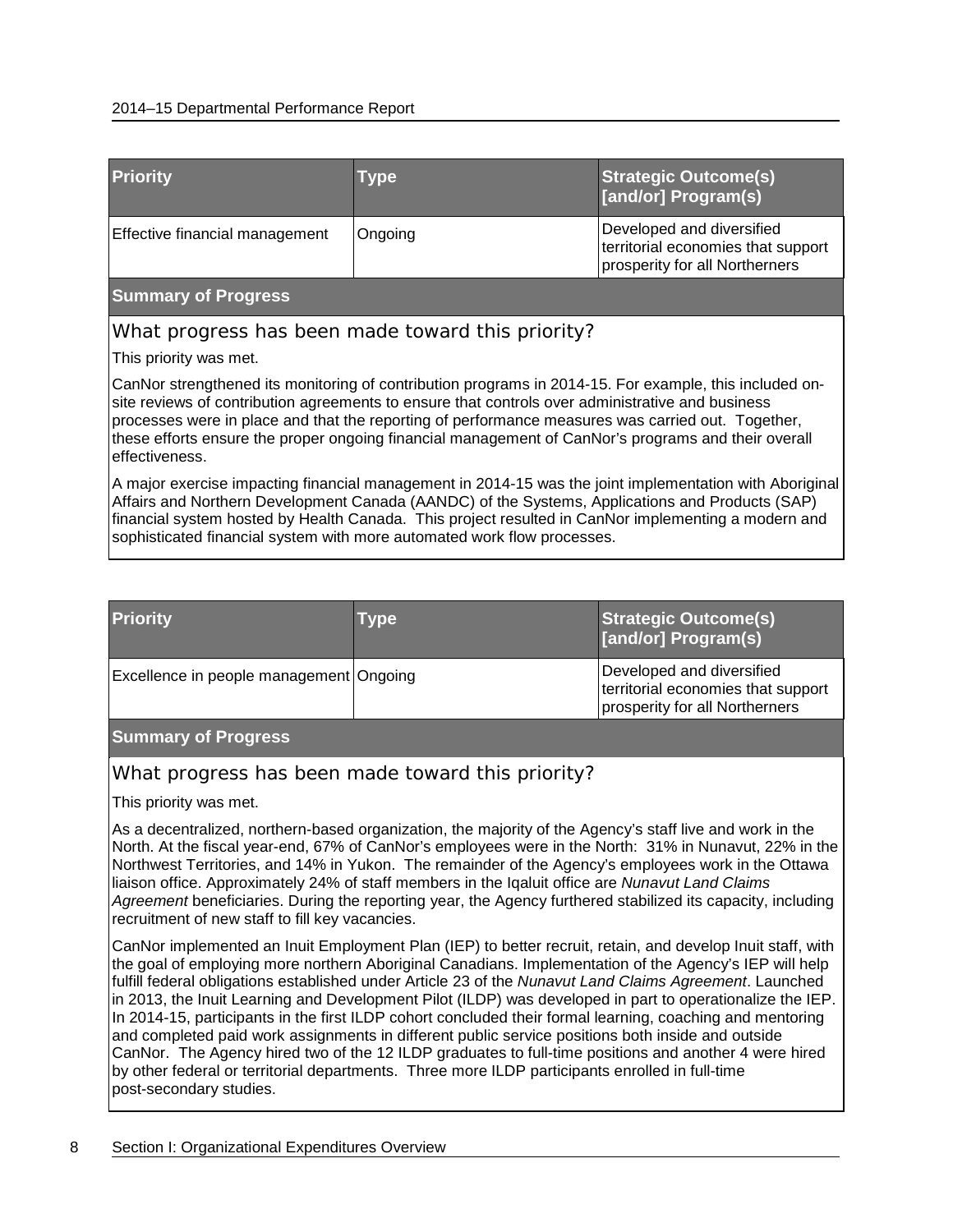The Agency also continued to engage its staff in CanNor's Code of Values and Ethics. The key themes highlighted in this round of engagement were democratic values and working with social media.

| <b>Priority</b>                                                                                                                                                                                                                                                                                                                                                                                                                                                                                                                                                                           | Type                                              | Program(s)                | <b>Strategic Outcome(s) [and/or]</b>                                 |  |
|-------------------------------------------------------------------------------------------------------------------------------------------------------------------------------------------------------------------------------------------------------------------------------------------------------------------------------------------------------------------------------------------------------------------------------------------------------------------------------------------------------------------------------------------------------------------------------------------|---------------------------------------------------|---------------------------|----------------------------------------------------------------------|--|
| Improving business processes,<br>program and service delivery                                                                                                                                                                                                                                                                                                                                                                                                                                                                                                                             | Ongoing                                           | Developed and diversified | territorial economies that support<br>prosperity for all Northerners |  |
| <b>Summary of Progress</b>                                                                                                                                                                                                                                                                                                                                                                                                                                                                                                                                                                |                                                   |                           |                                                                      |  |
|                                                                                                                                                                                                                                                                                                                                                                                                                                                                                                                                                                                           | What progress has been made toward this priority? |                           |                                                                      |  |
| This priority was met.                                                                                                                                                                                                                                                                                                                                                                                                                                                                                                                                                                    |                                                   |                           |                                                                      |  |
| CanNor is continuously improving its business processes, program and service delivery. In 2014-15, the<br>Agency launched its Operations Tracking and Reporting Tool (OpSTART). This tool collects information<br>from across CanNor to track performance and service standards for projects funded across the territories.<br>OpSTART strengthens the Agency's focus on service excellence to its clients while building a more<br>common understanding of priorities among staff across CanNor's regions and programs. Below are the<br>Agency's service standards results for 2014-15. |                                                   |                           |                                                                      |  |
| <b>Service Standard</b>                                                                                                                                                                                                                                                                                                                                                                                                                                                                                                                                                                   |                                                   | <b>Target</b>             | <b>Result</b>                                                        |  |
| Acknowledging an Expression of Interest within 10 business<br>days                                                                                                                                                                                                                                                                                                                                                                                                                                                                                                                        | 90%                                               | 97%                       |                                                                      |  |
| Acknowledging an Application within 10 business days                                                                                                                                                                                                                                                                                                                                                                                                                                                                                                                                      |                                                   | 90%                       | 97%                                                                  |  |
| Rendering a Funding Decision within 90 business days of<br>receiving a signed and complete application                                                                                                                                                                                                                                                                                                                                                                                                                                                                                    | 90%                                               | 85%                       |                                                                      |  |

Rendering a payment within 10 business days of when payment Rendering a payment within TO business days of when payment  $90\%$  84%\*<br>could have been released

\* The learning curve associated with the introduction of a new financial system impacted the Agency's ability to render payment within the targeted timeframe

CanNor also completed its [Management Action Plan](http://www.cannor.gc.ca/eng/1433177108189/1433181118135) commitments to the recommendations contained in Chapter 6, "Transfer Payment Programs," of the Spring 2014 Report of the Auditor General including the development of an economic officer toolkit, a new risk assessment tool for both SINED and NAEOP, quality assurance tool and regional training sessions.<sup>[3](#page-42-3)</sup> These actions are ensuring more efficient and effective business processes.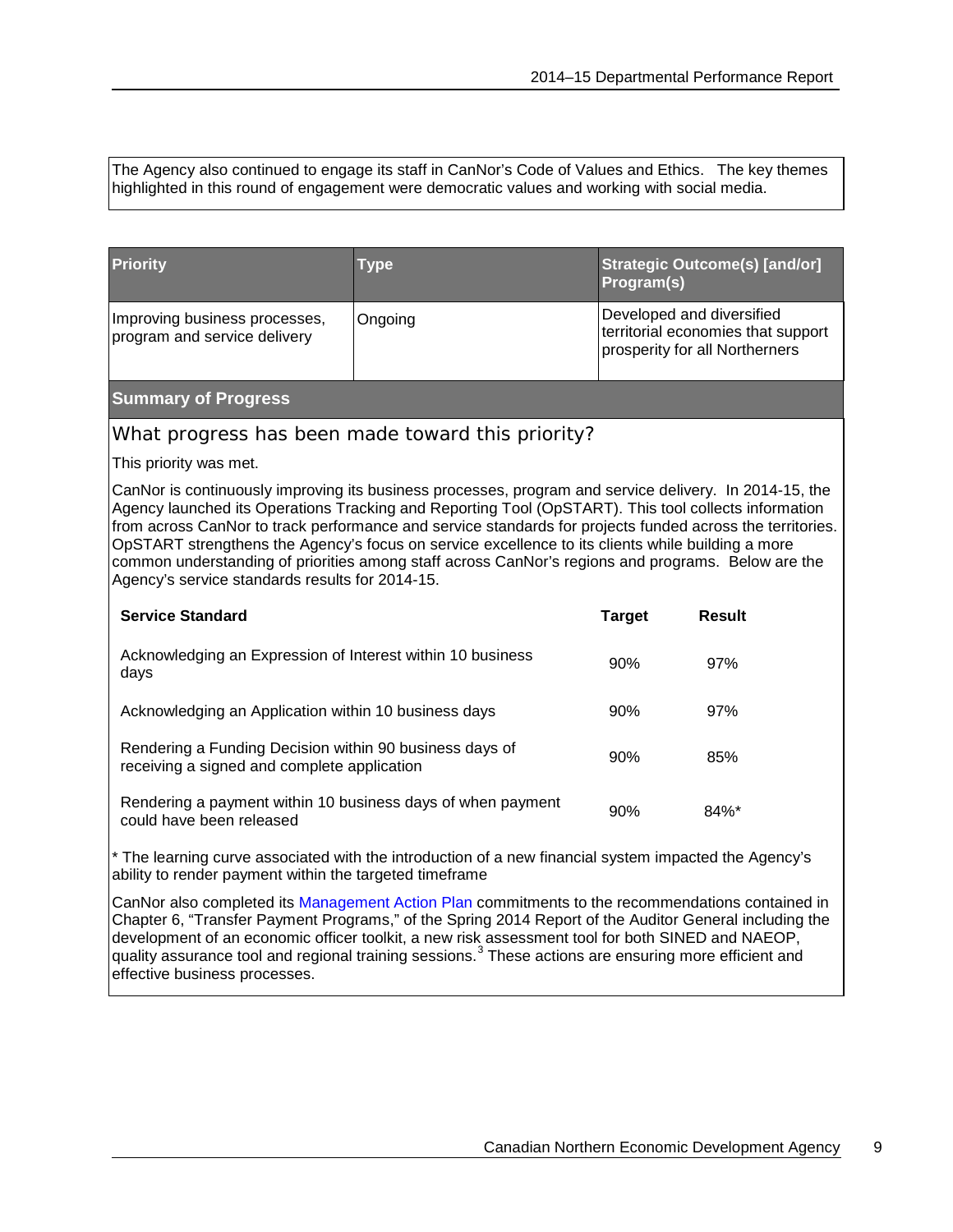## **Risk Analysis**

CanNor reviewed and updated its key risks for 2014-15; therefore, the Corporate Risk Profile differs from the risks presented in the 2014-15 Report on Plans and Priorities (RPP) and now includes "human and knowledge capital" and "information management/information technology." The risks "relationships to client, partners, and stakeholders," and "legal, statutory, and land claims" were removed as they were no longer considered to be priority risk areas.

#### Key Risks

| <b>Risk</b>                                                                                                                                                                                                                                                                                                                                                                                                                                                                                                                                   | <b>Risk Response Strategy</b>                                                                                                                                                                                                                                                                                                                                                                                                                                                                                                                                                                                                                                                                                                    | <b>Link to Program</b><br><b>Alignment</b><br><b>Architecture</b>                 |
|-----------------------------------------------------------------------------------------------------------------------------------------------------------------------------------------------------------------------------------------------------------------------------------------------------------------------------------------------------------------------------------------------------------------------------------------------------------------------------------------------------------------------------------------------|----------------------------------------------------------------------------------------------------------------------------------------------------------------------------------------------------------------------------------------------------------------------------------------------------------------------------------------------------------------------------------------------------------------------------------------------------------------------------------------------------------------------------------------------------------------------------------------------------------------------------------------------------------------------------------------------------------------------------------|-----------------------------------------------------------------------------------|
| <b>Operational Environment:</b><br>CanNor's ability to advance<br>economic development in the<br>North is subject to contextual<br>elements that are beyond the<br>Agency's direct control and<br>influence. This creates a risk of<br>the Agency being unable to fully<br>advance on its core objective. For<br>instance, there is little ability to<br>influence the cyclical changes in<br>global economic dynamics that<br>will have an important impact on<br>the North given the region's heavy<br>reliance on resource<br>development. | The Agency applies its contribution programs<br>to assist in foundational economic<br>development and diversification. Investments<br>in diverse sectors, and support to small and<br>medium-sized enterprises, can help insulate<br>the northern economy from the effects of the<br>natural resources cyclical boom-bust cycle.<br>The Agency also focuses on innovative<br>approaches to leveraging resource<br>development projects to diversify northern<br>economies. For example, CanNor's<br><b>Community Readiness Initiative helps</b><br>northern communities position themselves to<br>capitalize on business opportunities and<br>develop economic benefits from major<br>projects and other economic opportunities. | Economic<br>Development, Policy<br>and Alignment, and<br><b>Internal Services</b> |
| <b>Performance Measurement:</b><br>Performance measurement is<br>required to determine the<br>effectiveness of CanNor's<br>programs and to inform the<br>Agency's other functions including<br>management processes, policy,<br>advocacy, coordination, alignment<br>and internal services. It is a<br>foundation for continuous<br>improvement.                                                                                                                                                                                              | CanNor's performance measurement<br>strategies and indicators are systematically<br>updated as each program is reviewed. A new<br>tracking system to capture project-related<br>performance data has been implemented.<br>The Agency is also consulting with other<br>Regional Development Agencies and Shared<br>Services Canada on potential common<br>strategies and systems for performance<br>measurement.                                                                                                                                                                                                                                                                                                                  | Economic<br>Development, Policy<br>and Alignment, and<br><b>Internal Services</b> |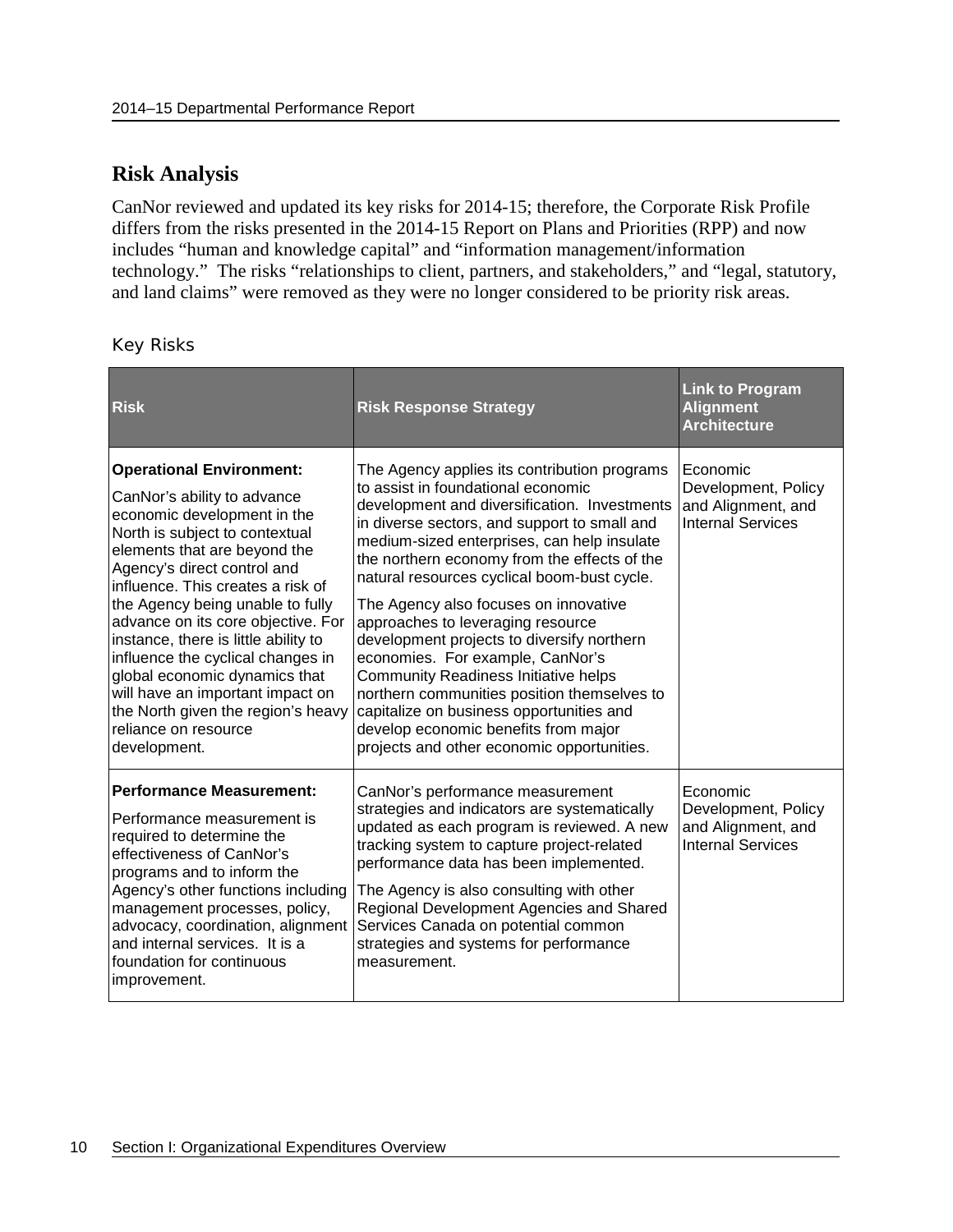| <b>Alignment with Priorities and</b><br>Needs:<br>The Agency's limited resources<br>may not be fully aligned with its<br>priorities. CanNor must prioritize<br>its programs and activities<br>appropriately to ensure that efforts<br>are focused on priority activities<br>that are aligned with the complex<br>and fast-changing northern<br>economy.                                                                                                                                                                                                                                                                                                                                                                                    | CanNor maintains a strong understanding of<br>the economic dynamics in each of the<br>territories, and uses this to inform its ongoing<br>business planning and program<br>implementation.<br>Rigorous business planning that includes<br>performance measurement, informed by<br>strategic policy and economic research,<br>enables the Agency to align its capacity with<br>priorities.<br>CanNor implemented innovative and cost-<br>effective approaches to fulfilling its mandate,<br>such as using Service Delivery Partner<br>Arrangements with northern organizations to<br>bring its programming closer to communities<br>by using their own existing economic support<br>mechanisms.                                                                                                                                                                                                                       | Economic<br>Development, Policy<br>and Alignment, and<br><b>Internal Services</b> |
|--------------------------------------------------------------------------------------------------------------------------------------------------------------------------------------------------------------------------------------------------------------------------------------------------------------------------------------------------------------------------------------------------------------------------------------------------------------------------------------------------------------------------------------------------------------------------------------------------------------------------------------------------------------------------------------------------------------------------------------------|----------------------------------------------------------------------------------------------------------------------------------------------------------------------------------------------------------------------------------------------------------------------------------------------------------------------------------------------------------------------------------------------------------------------------------------------------------------------------------------------------------------------------------------------------------------------------------------------------------------------------------------------------------------------------------------------------------------------------------------------------------------------------------------------------------------------------------------------------------------------------------------------------------------------|-----------------------------------------------------------------------------------|
| <b>Human and Knowledge Capital:</b><br>Competition within the limited pool<br>of labour talent in the North<br>carries risks in terms of both<br>recruitment and retention. This in<br>turn creates a larger, overall risk<br>of CanNor lacking the knowledge<br>capacity to deliver consistently on<br>its mandate. CanNor must<br>manage the challenges<br>associated with building and<br>maintaining a sufficient and<br>representative workforce in the<br>North with the skills,<br>competencies, and corporate<br>knowledge base to implement the<br>Agency's mandate.<br>There is also a risk that CanNor is<br>unable to meet the federal<br>obligations established under<br>Article 23 of the Nunavut Land<br>Claims Agreement. | CanNor is implementing its Human<br>Resources Plan, which includes an IEP and<br>Strategic Staffing Plan, to focus on<br>recruitment, retention, and employee<br>development. These strategies, plans and<br>programs work in concert to ensure the<br>Agency has a representative workforce with<br>qualified, knowledgeable staff. The Agency<br>also places a focus on continuous learning<br>and training opportunities for its staff.<br>The Agency is using its Strategic Staffing Plan<br>to recruit a workforce with the competencies<br>that are critical to the success of the<br>organization. The Agency will also use the<br>Performance Management Process and<br>Learning Plans to focus on succession<br>planning and learning and development<br>strategies.<br>CanNor's Human Resources Plan ensures<br>that obligations stemming from Article 23 of<br>the Nunavut Land Claims Agreement are met. | Economic<br>Development, Policy<br>and Alignment, and<br><b>Internal Services</b> |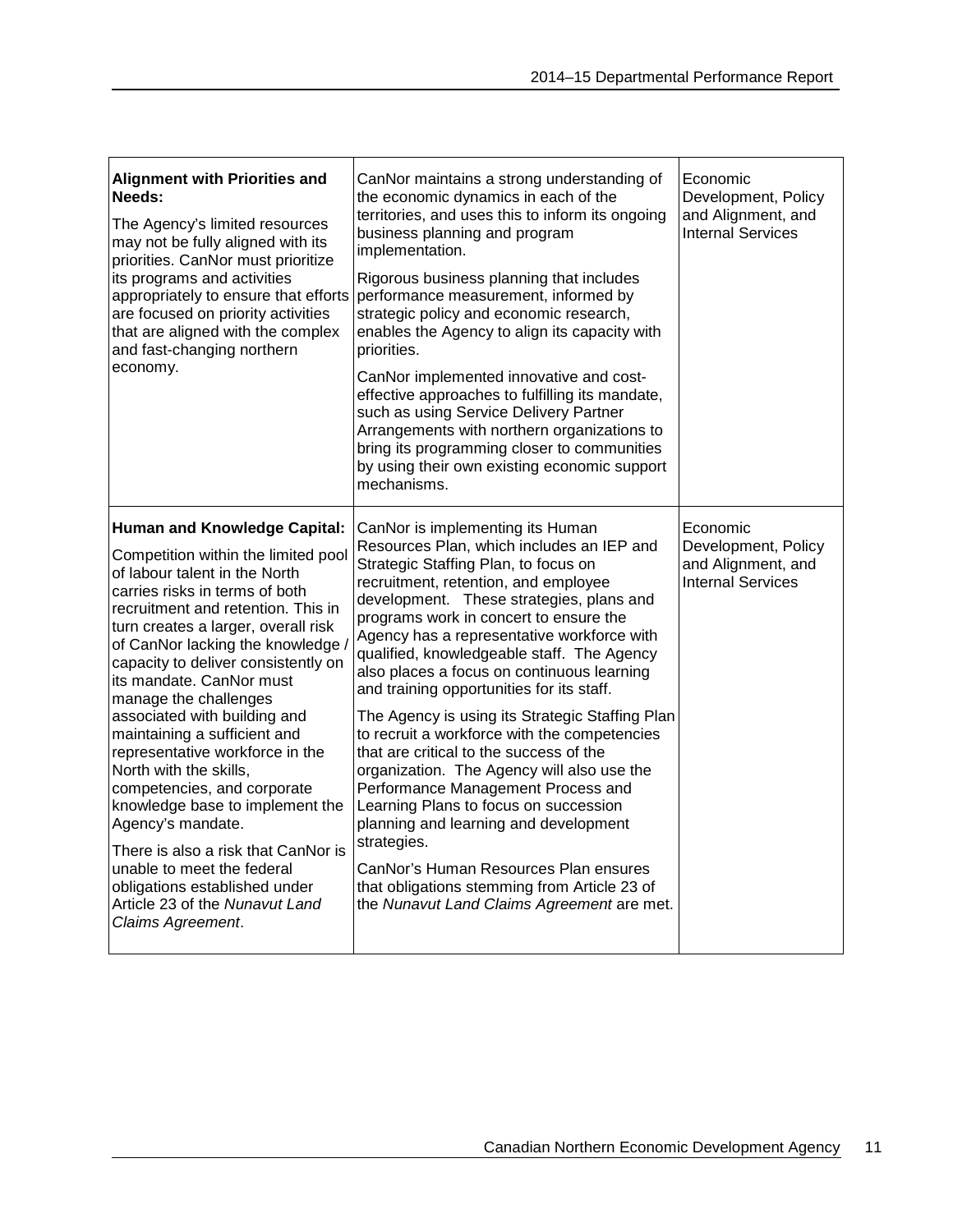| <b>Information Management (IM)</b><br>and Information Technology<br>$I(T)$ :<br>IT systems and infrastructure may<br>not sufficiently support CanNor's<br>client and user needs, which may<br>relevant information for some<br>program and business processes.<br>The IM/IT transformation agenda<br>may lead to some disruptions to<br>CanNor's systems and<br>procedures. | CanNor maintains effective partnerships with<br>AANDC (the Agency's IT service provider), Health<br>Canada and Shared Services Canada to<br>continually improve IT systems and keep pace<br>with the broader Public Service IM/IT<br>transformation.<br>limit the availability of accurate and The Agency is identifying internal initiatives and<br>developing strategies to improve collection,<br>storage and use of data and is also working<br>collaboratively with other Regional Development<br>Agencies to explore common business<br>requirements and implement common client<br>relationship and case management solutions. | Economic<br>Development,<br>Policy and<br>Alignment, and<br><b>Internal Services</b> |
|-----------------------------------------------------------------------------------------------------------------------------------------------------------------------------------------------------------------------------------------------------------------------------------------------------------------------------------------------------------------------------|---------------------------------------------------------------------------------------------------------------------------------------------------------------------------------------------------------------------------------------------------------------------------------------------------------------------------------------------------------------------------------------------------------------------------------------------------------------------------------------------------------------------------------------------------------------------------------------------------------------------------------------|--------------------------------------------------------------------------------------|
|-----------------------------------------------------------------------------------------------------------------------------------------------------------------------------------------------------------------------------------------------------------------------------------------------------------------------------------------------------------------------------|---------------------------------------------------------------------------------------------------------------------------------------------------------------------------------------------------------------------------------------------------------------------------------------------------------------------------------------------------------------------------------------------------------------------------------------------------------------------------------------------------------------------------------------------------------------------------------------------------------------------------------------|--------------------------------------------------------------------------------------|

### **External Factors**

While each territory and region is unique, economic development throughout the North is more challenging due to a sparse and widely distributed population, cyclical downturns due to a dependence on natural resource extraction, an infrastructure gap, and labour-market challenges.

In 2014, the North's real gross domestic product (GDP) rose by 3.2%, higher than the overall national increase of 2.4%. However the northern economy remains significantly less diversified than Canada as two sectors – mining, quarrying, and oil and gas extraction, and public administration – account for more than 40% of the North's GDP. This has not changed significantly over the past five years.

The North's infrastructure gap is continuing to be a significant risk factor. For example, the absence of existing infrastructure can increase capital costs by 15% for diamond mines to 2.5 times for base metal mines (when compared to the rest of Canada) and outranks all other elements in determining whether a major natural resource project can advance to production.<sup>[4](#page-43-0)</sup>

In addition, 24% of working-age Northerners (aged 25-64) have not completed Grade 12, almost double the 13% of working-age Canadians. This situation poses an additional challenge preventing Northerners from fully benefiting from economic development opportunities.

### **Internal Factors**

As a small Agency, CanNor relies on its service delivery agreements with other government departments (AANDC, Health Canada, Public Works and Government Services Canada, and Shared Services Canada) to help deliver its core internal functions such as information management and information technologies, finance, and staffing. As a consequence, there is a continuous need to ensure the interoperability between CanNor's customized tools and processes, such as OpSTART, and the systems provided by these other departments. In addition CanNor's ability to launch new initiatives or join broader Government of Canada initiatives is often dependent on the timeframes set by other departments.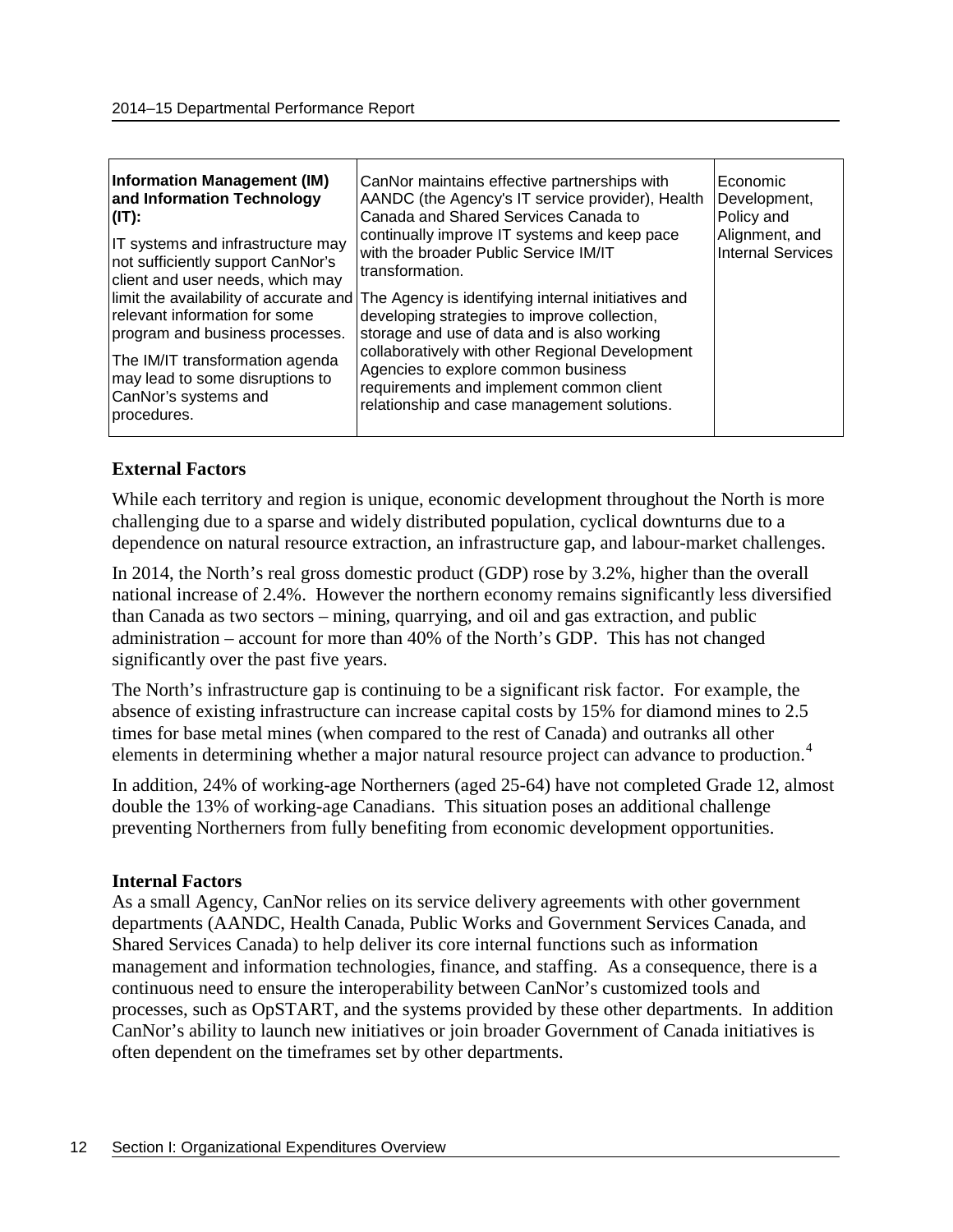In 2014-15, there continues to be strong competition for skilled professionals in the North, which creates ongoing recruitment and retention challenges for CanNor. This adds to the risk of CanNor being unable to build a representative workforce as required under Article 23 of the *Nunavut Land Claims Agreement.* Interest from southern candidates in northern positions is limited and often only for short-term assignments which adds to the difficulty in filling long-term skill gaps within CanNor's northern workforce.

The decentralized nature of CanNor's limited resources poses additional challenges for the Agency, impacting its ability to capitalize on knowledge and expertise to ensure consistent delivery of its mandate. CanNor must exploit diverse multiple forms of communication and information technology to manage effectively.

## <span id="page-16-0"></span>Actual Expenditures

Budgetary Financial Resources (dollars)

| 2014-15<br><b>Main Estimates</b> | $2014 - 15$<br><b>Planned Spending Total Authorities</b> | $2014 - 15$ | $2014 - 15$<br><b>Actual Spending</b><br>Available for Use (authorities used) planned) | <b>Difference</b><br>Cactual minus |
|----------------------------------|----------------------------------------------------------|-------------|----------------------------------------------------------------------------------------|------------------------------------|
| 30,945,766                       | 30,945,766                                               | 52,685,753  | 49,120,561                                                                             | 18,174,795                         |

Human Resources (Full-Time Equivalents [FTEs])

| $2014 - 15$<br><b>Planned</b> | $ 2014 - 15 $<br>$2014 - 15$<br><b>Actual</b><br>Difference<br>(actual minus planned) |   |
|-------------------------------|---------------------------------------------------------------------------------------|---|
| 77                            | 83                                                                                    | 6 |

### Budgetary Performance Summary for Strategic Outcome(s) and Program(s) (dollars)

| <b>Strategic</b><br>Outcome(s),<br>Program(s)<br>and Internal<br><b>Services</b>                                | $2014 - 15$<br><b>Main Estimates</b> | $2014 - 15$<br><b>Planned</b><br><b>Spending</b> | $2015 - 16$<br><b>Planned</b><br><b>Spending</b> | 2016-17<br><b>Planned</b><br><b>Spending</b> | $2014 - 15$<br><b>Total</b><br><b>Authorities</b><br><b>Available for</b><br><b>Use</b> | $2014 - 15$<br><b>Actual Spending</b><br>(authorities<br>used) | $2013 - 14$<br><b>Actual Spending Actual</b><br>(authorities<br>used) | $2012 - 13$<br><b>Spending</b><br>(authorities<br>used) |
|-----------------------------------------------------------------------------------------------------------------|--------------------------------------|--------------------------------------------------|--------------------------------------------------|----------------------------------------------|-----------------------------------------------------------------------------------------|----------------------------------------------------------------|-----------------------------------------------------------------------|---------------------------------------------------------|
| Strategic Outcome: Developed and diversified territorial economies that support prosperity for all Northerners. |                                      |                                                  |                                                  |                                              |                                                                                         |                                                                |                                                                       |                                                         |
| 1.1 Economic<br>Development                                                                                     | 22,256,695                           | 22.256.695                                       | 40.496.412                                       | 16,749,312                                   | 42,352,578                                                                              | 38,684,842                                                     | 40.878.078                                                            | 43,066,111                                              |
| 1.2 Policy &<br>Alignment                                                                                       | 4,256,120                            | 4,256,120                                        | 4,857,866                                        | 2,148,490                                    | 4,702,797                                                                               | 3,955,430                                                      | 3,226,458                                                             | 2,006,185                                               |
| <b>Internal Services</b>                                                                                        | 4,432,951                            | 4,432,951                                        | 5,314,388                                        | 4,054,555                                    | 5,630,378                                                                               | 6,480,289                                                      | 6,674,942                                                             | 7,316,314                                               |
| <b>Total</b>                                                                                                    | 30,945,766                           | 30,945,766                                       | 50,668,666                                       | 22,952,357                                   | 52,685,753                                                                              | 49,120,561                                                     | 50,779,478                                                            | 52,388,610                                              |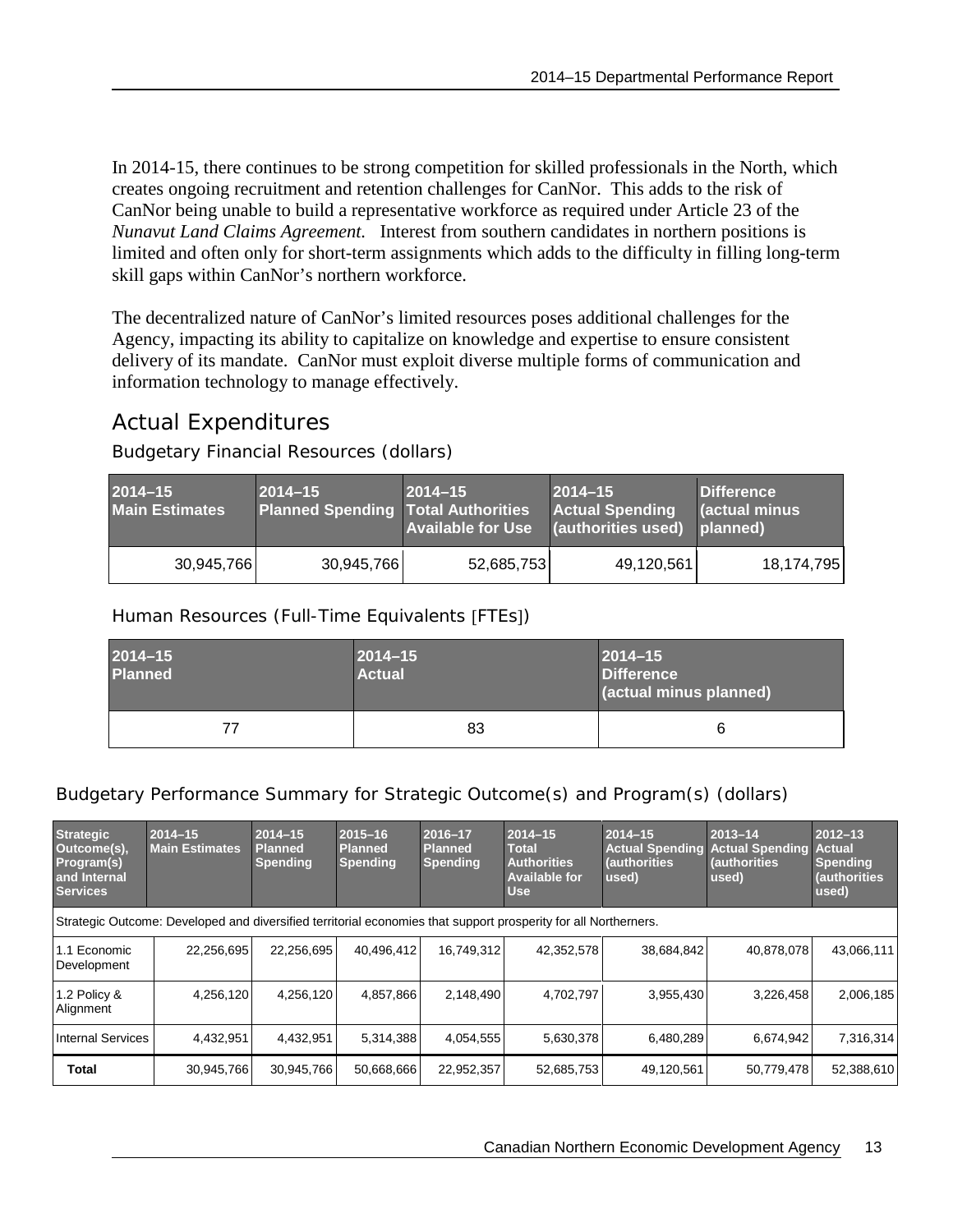The renewal of the SINED program in the amount of \$20 million in 2014-15 accounted for the majority of the increase in the Total Authorities Available for Use versus Planned Spending. The other notable increase was \$975,525 to support the CNIM in Yukon.

Actual Spending was lower than Total Authorities Available for Use because total contribution funding was not fully spent. The SINED program was under-subscribed by approximately \$400,000 (2% of the total budget). The NAEOP was under-subscribed by \$2.1 million. This was largely due to changes in proponents' requests late in the fiscal year. In addition, operating funds were not fully spent as actual salaries were lower than anticipated because of increased attrition within the existing workforce and longer than expected staffing actions as outlined in CanNor's Risk Analysis.

Other minor financial differences are a result of the annual carry-forward, the employee benefit plan, accommodations (re)allocations and other administrative adjustments.

The increase in Planned Spending for 2015-16 is attributed to the renewal of SINED, and funding for CNIM, as well as a slight increase in Program 1.2 for the NPMO operating funding (\$389,000) and an overall decrease of \$3 million in Program 1.1 for the NABEP as it enters its sunset year.

The Planned Spending starting in 2016-17 is lower due to the sunsetting of SINED (\$20 million), NABEP (\$4 million) and NPMO funding (\$2.6 million).

Sunsetting programs are subject to government decisions to extend, reduce, or enhance funding. Outcomes of such decisions would be reflected in the Agency's future budget exercises and Estimates documents.

The Agency's planned FTE count did not include FTEs associated with the SINED program as it had not been renewed at the time the RPP was drafted. Once SINED was renewed, 14 FTEs were added, however the actual FTE count only increased by 6 due to lower staffing in other areas.

## <span id="page-17-0"></span>Alignment of Spending With the Whole-of-Government Framework

Alignment of 2014–15 Actual Spending With the [Whole-of-Government](http://www.tbs-sct.gc.ca/ppg-cpr/frame-cadre-eng.aspx) Framework<sup>[5](#page-43-1)</sup> (dollars)

| <b>Strategic Outcome Program</b>                              |                             | <b>Spending Area</b> | Government of<br><b>Canada Outcome</b> | 2014-15<br><b>Actual Spending</b> |
|---------------------------------------------------------------|-----------------------------|----------------------|----------------------------------------|-----------------------------------|
| 1. Developed and<br>diversified territorial<br>economies that | 1.1 Economic<br>Development | Economic Affairs     | Strong economic<br>growth              | 38,684,842                        |
| support prosperity<br>for all Northerners                     | 1.2 Policy &<br>Alignment   | Economic Affairs     | Strong economic<br>growth              | 3,955,430                         |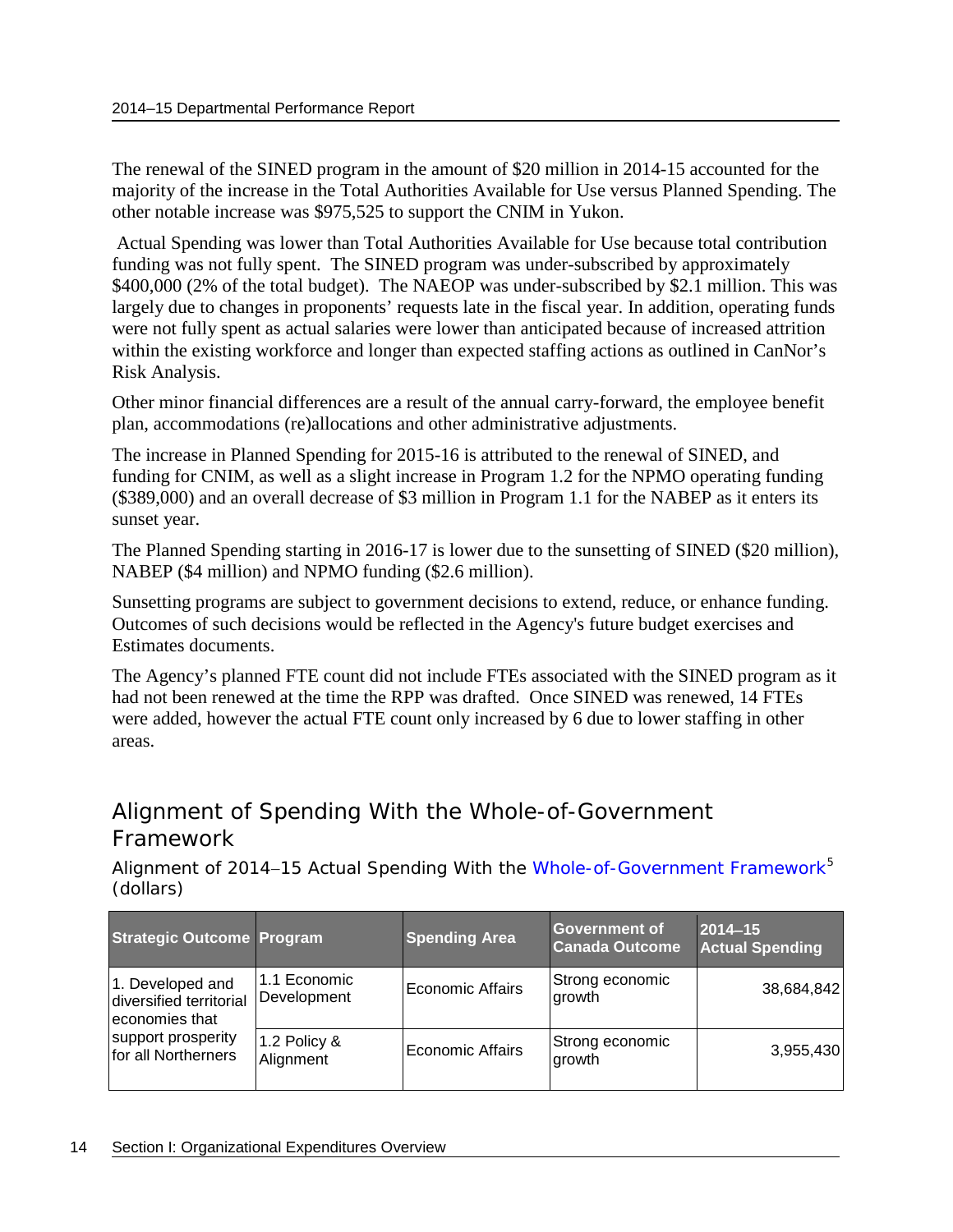| Total Spending by Spending Area (dollars) |  |
|-------------------------------------------|--|
|-------------------------------------------|--|

| <b>Spending Area</b>  | <b>Total Planned Spending</b> | <b>Total Actual Spending</b> |
|-----------------------|-------------------------------|------------------------------|
| Economic affairs      | 26,512,815                    | 42,640,272                   |
| Social affairs        | not applicable                | not applicable               |
| International affairs | not applicable                | not applicable               |
| Government affairs    | not applicable                | not applicable               |

## <span id="page-18-0"></span>Departmental Spending Trend



Note: funding approval for the Canada 150 Community Infrastructure Program was received outside the reporting period and is, therefore, not depicted in this Spending Trend Graph.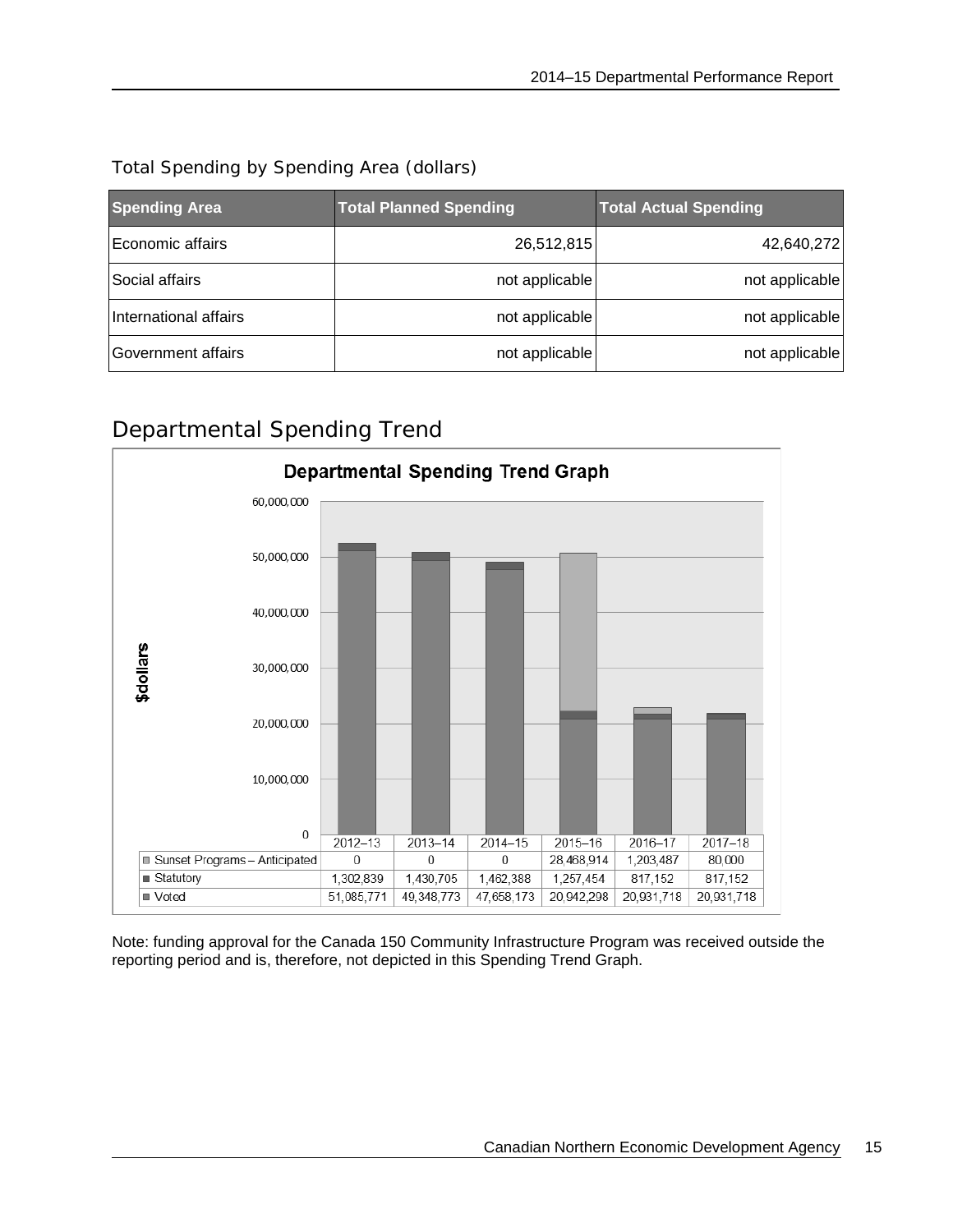The following changes impacted CanNor's spending trend between 2012-13 and 2017-18:

- spending of \$3.2 million per year in 2012-13 and 2013-14 for Community Infrastructure Improvement Fund;
- spending for the NABEP (\$7 million per year from 2012-13 to 2014-15, and \$4 million in 2015-16);
- streamlining and efficiency measures that resulted in a reduction of \$2.4 million in 2013-14;
- increased funding for the NPMO, which was approved in 2013-14 (\$1.7 million in 2013-14, \$2.2 million in 2014-15 and \$2.6 million in 2015-16);
- the two-year renewal of the SINED program in 2014-15 for \$20 million per year; and
- funding for the CNIM project (\$975,000 for 2014-15, \$2.4 million in 2015-16 and \$1.1 million in 2016-17).

Sunsetting programs are subject to government decisions to extend, reduce, or enhance funding. Outcomes of such decisions would be reflected in the Agency's future budget exercises and Estimates documents.

## <span id="page-19-0"></span>Expenditures by Vote

For information on CanNor's organizational voted and statutory expenditures, consult the *[Public](http://www.tpsgc-pwgsc.gc.ca/recgen/cpc-pac/index-eng.html)*  [Accounts of Canada 2015](http://www.tpsgc-pwgsc.gc.ca/recgen/cpc-pac/index-eng.html),<sup>[6](#page-43-2)</sup> which is available on the Public Works and Government Services [Canada website](http://www.tpsgc-pwgsc.gc.ca/recgen/cpc-pac/index-eng.html)*.* [7](#page-43-3)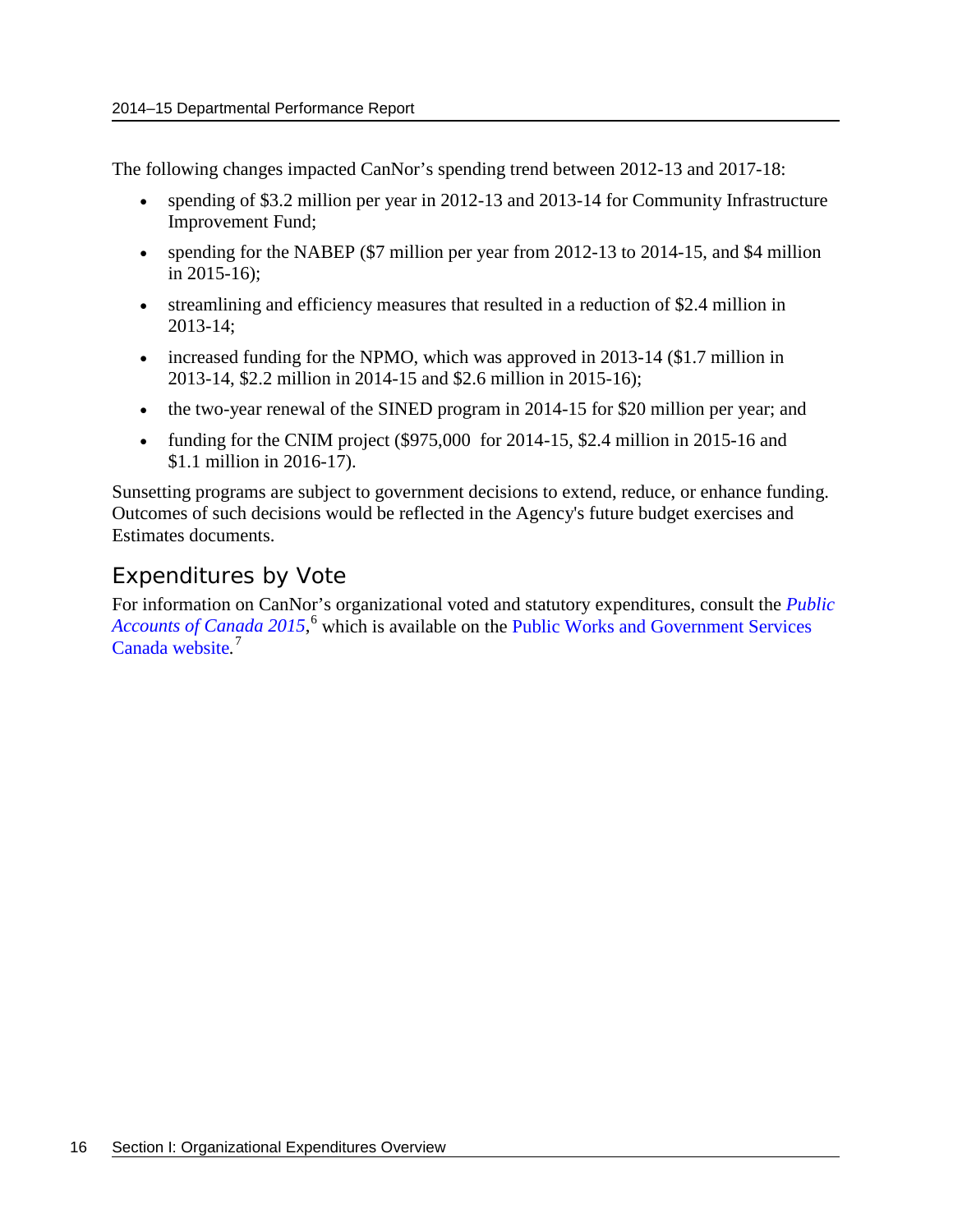## <span id="page-20-0"></span>Section II: Analysis of Program(s) by Strategic Outcome

<span id="page-20-1"></span>Strategic Outcome: Developed and diversified territorial economies that support prosperity for all Northerners.

## <span id="page-20-2"></span>Program 1.1: Economic Development

## **Description**

This program supports economic development in Canada's territories: Nunavut, Northwest Territories, and Yukon. Ensuring that the North is able to participate actively in the economy is essential to Canada's economic growth. Each territory has unique opportunities and challenges that require individual strategies to foster a sustainable, competitive and diverse economic development. Through funding support, the Canadian Northern Economic Development Agency (CanNor) strengthens and stimulates the northern economy by taking steps to advance private sector efforts, ranging from small and medium enterprises to large-scale industry. There is also a strong focus on creating the conditions to position individuals, including Aboriginal and non-Aboriginal northerners, communities, and business-related organizations for economic success.

### Budgetary Financial Resources (dollars)

| $2014 - 15$<br><b>Main Estimates</b> | $2014 - 15$<br><b>Planned Spending Total Authorities</b> | $2014 - 15$<br><b>Available for Use</b> | $2014 - 15$<br><b>Actual Spending</b><br>(authorities used) | $2014 - 15$<br><b>Difference</b><br><b>actual minus</b><br>planned) |
|--------------------------------------|----------------------------------------------------------|-----------------------------------------|-------------------------------------------------------------|---------------------------------------------------------------------|
| 22,256,695                           | 22,256,695                                               | 42,352,578                              | 38,684,842                                                  | 16,428,147                                                          |

The difference between Planned Spending and Actual Spending is primarily due to increased funding received due to the renewed SINED and funding support for the CNIM.

### Human Resources (FTEs)

| $2014 - 15$<br><b>Planned</b> | $ 2014 - 15 $<br><b>Actual</b> | $2014 - 15$<br><b>Difference</b><br>(actual minus planned) |
|-------------------------------|--------------------------------|------------------------------------------------------------|
| 20                            | 30                             | 10                                                         |

The Agency's planned FTE count did not include FTEs associated with the SINED program as it had not been renewed at the time the RPP was drafted. While the renewal of SINED added 14 FTEs to the Economic Development Program, the program only increased by 10 due to lower staffing in its Community Development sub-program.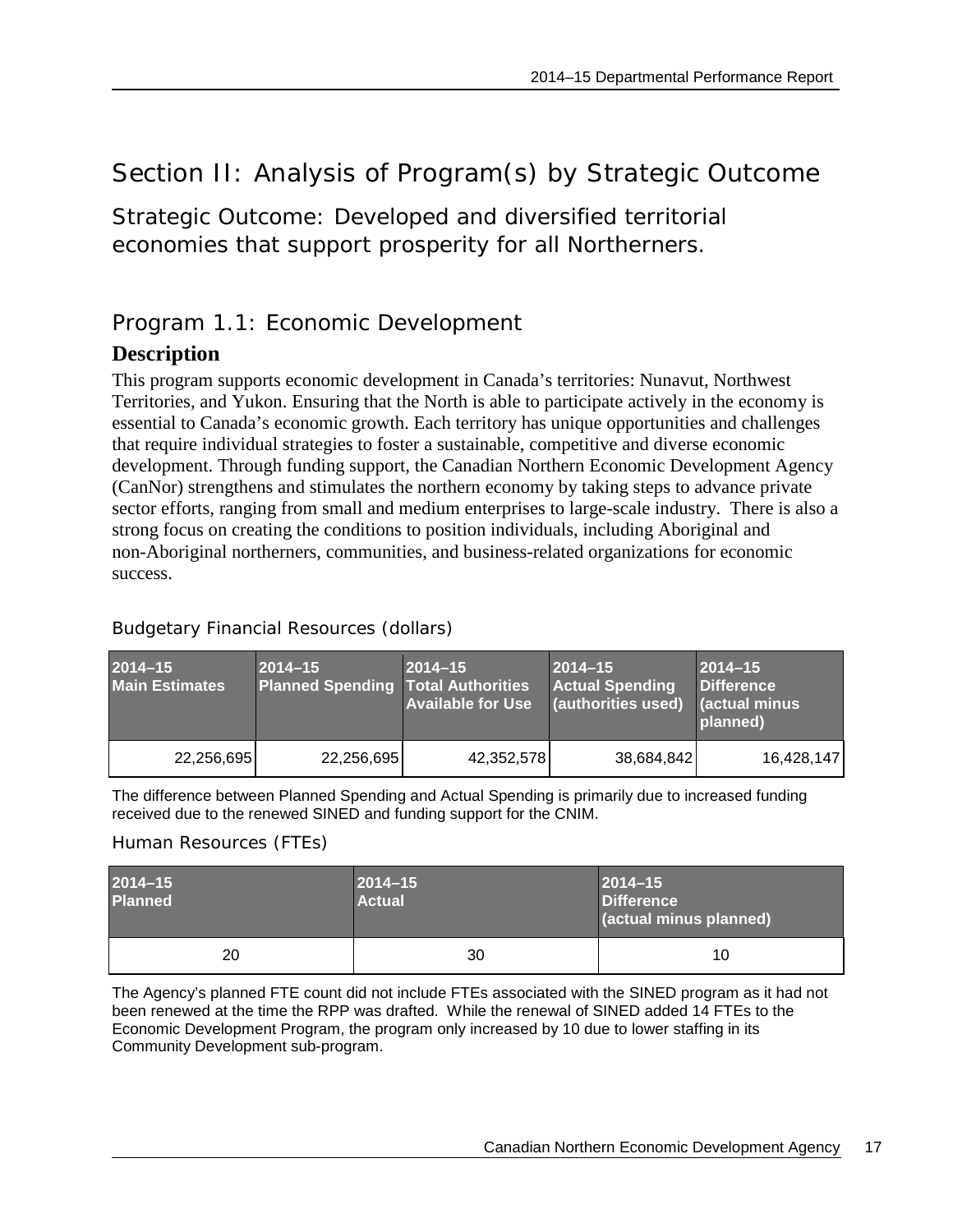#### Performance Results

| <b>Expected Results</b>                                                              | <b>Performance Indicators Targets</b>                  | <b>Actual Results</b> |
|--------------------------------------------------------------------------------------|--------------------------------------------------------|-----------------------|
| Increased northern<br>economic activity and<br>well-being of northern<br>communities | Northern Economic Index Value of 24 to 26<br>$(NEI)^8$ | Index score of 18.5   |

### **Performance Analysis and Lessons Learned**

The Northern Economic Index (NEI) is constructed on a 0 to 35-point scale and comprises annual changes in seven indicators of the economy in the territories: the labour market, financial well-being of Northerners, fiscal health/sufficiency of territorial governments, investments in the territories, as well as the status of business activity.

The scheduled releases of two of NEI's seven indicators (territorial trade balance and household disposable income) have not yet occurred. As such, previous year's figures were used for the purpose of constructing the Northern Economic Index for 2014.

The NEI score of 18.5 suggests that in 2014 there was a moderate economic expansion in the North. The territories saw a decrease in the unemployment rate, an increase in average weekly earnings, and an increase in own-source revenues generated by territorial governments.

Weaker commodity prices (base and precious metal prices, in particular) and tight capital markets for junior exploration companies held back mineral exploration and appraisal across the North, similar to other regions of Canada.

In 2014-15, CanNor continued its efforts to strengthen and diversify the northern economy through investments. Some of the Agency's successes in this area include investing in:

- research of offshore and inshore fishing resources to support the continued growth of Nunavut's fishing industry;
- the launch of the Northern Greenhouse Initiative, which provides support to northern communities and business to advance productivity and commercialization of foodproducing greenhouse projects;
- the Adäka Cultural Festival, a seven-day multi-disciplinary festival highlighting Yukon First Nations artists, generating economic activity while providing an opportunity to gain access to larger audiences for their work; and
- the development of wood biomass fuel industry in the NWT, a multi-year initiative in partnership with the Government of the Northwest Territories, which will help reduce the territory's reliance on imported fuels and produce cost savings of between 33% and 73% after a building is converted from a fossil fuel to a biomass system.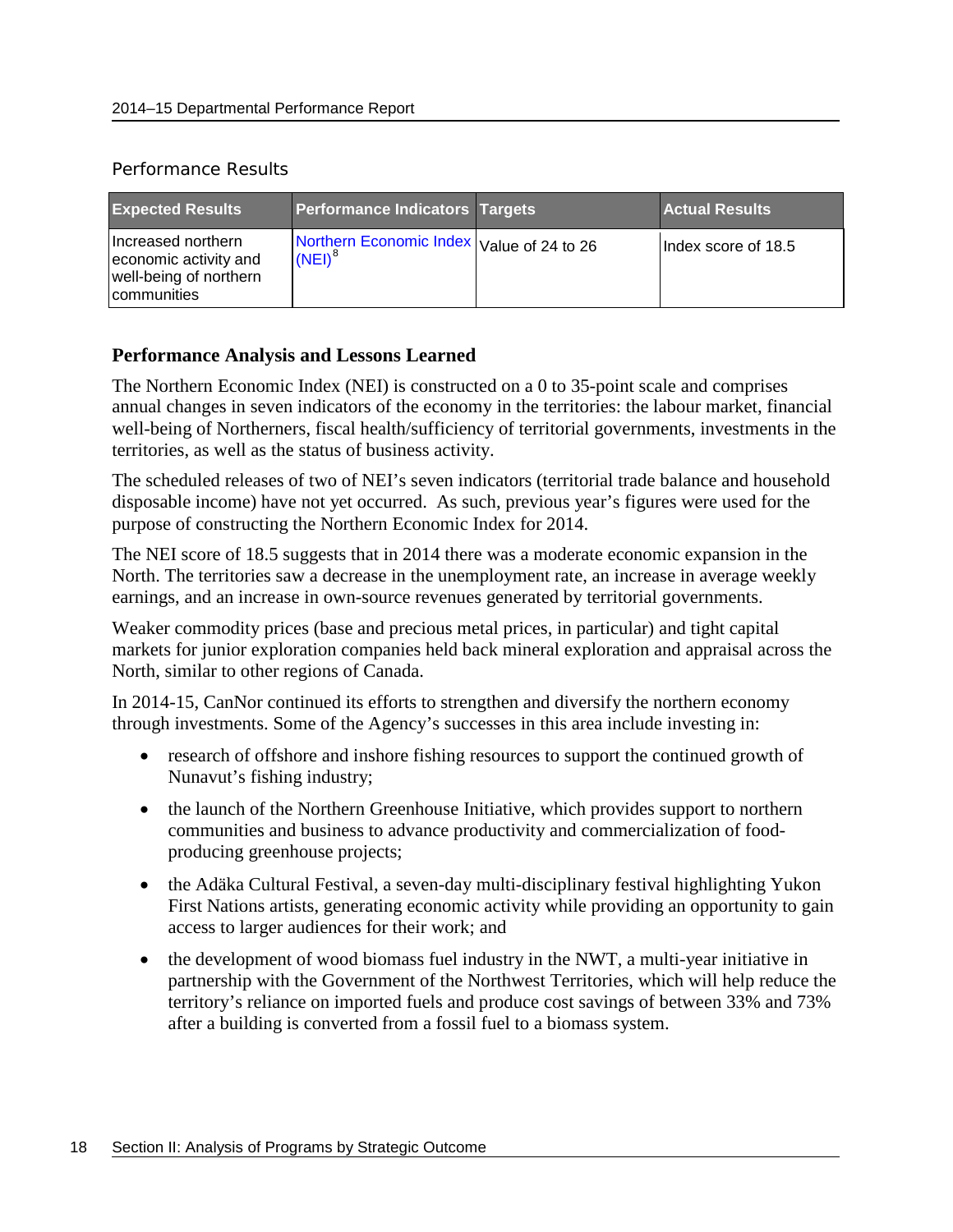## <span id="page-22-0"></span>Sub-Program 1.1.1: Business Development

## **Description**

This sub-program supports the growth and expansion of northern businesses, including small and medium enterprises, through advice and funding support. The sub-program's objective is to encourage a competitive, diverse northern business sector that is aligned with economic development opportunities across the North.

|  | <b>Budgetary Financial Resources (dollars)</b> |  |
|--|------------------------------------------------|--|
|  |                                                |  |

| $2014 - 15$<br><b>Planned Spending</b> |           | $2014 - 15$<br><b>Actual Spending</b> |            | $2014 - 15$<br><b>Difference</b><br>(actual minus planned) |
|----------------------------------------|-----------|---------------------------------------|------------|------------------------------------------------------------|
|                                        | 4,179,978 |                                       | 24,997,208 | 20,817,230                                                 |

The difference between Planned Spending and Actual Spending is primarily due to increased funding received due to the renewed SINED and funding support for the CNIM.

### Human Resources (FTEs)

| $2014 - 15$<br><b>Planned</b> | $2014 - 15$<br><b>Actual</b> | $2014 - 15$<br><b>Difference</b><br>(actual minus planned) |
|-------------------------------|------------------------------|------------------------------------------------------------|
| 4                             | 18                           | 14                                                         |

The Agency's planned FTE count did not include FTEs associated with the SINED program as it had not been renewed at the time the RPP was drafted. The renewal of SINED added 14 FTEs to the Business Development sub-program.

### Performance Results

| <b>Expected Results</b>                 | <b>Performance Indicators</b>                                                                                                                                      | <b>Targets</b>                                                                              | <b>Actual Results</b>                                                                                   |
|-----------------------------------------|--------------------------------------------------------------------------------------------------------------------------------------------------------------------|---------------------------------------------------------------------------------------------|---------------------------------------------------------------------------------------------------------|
|                                         | Growth in GDP                                                                                                                                                      | Growth rate in GDP that<br>is equal to or better than<br>the Canadian annual<br>growth rate | 3.2% growth rate in<br>Northern GDP<br>compared with 2.4% for<br>all of Canada                          |
| Increased northern<br>business activity | Percentage of Northern<br>and Aboriginal (individual<br>or community-owned)<br>businesses supported by<br>the Agency that are still<br>operating after three years | 38%                                                                                         | 92%<br>In 2011-12, CanNor<br>directly supported 12<br>businesses of which 11<br>are still in operation. |
|                                         | <b>Northern Economic</b><br>Diversification Index <sup>9</sup>                                                                                                     | Value of 87 to 89                                                                           | 88.01                                                                                                   |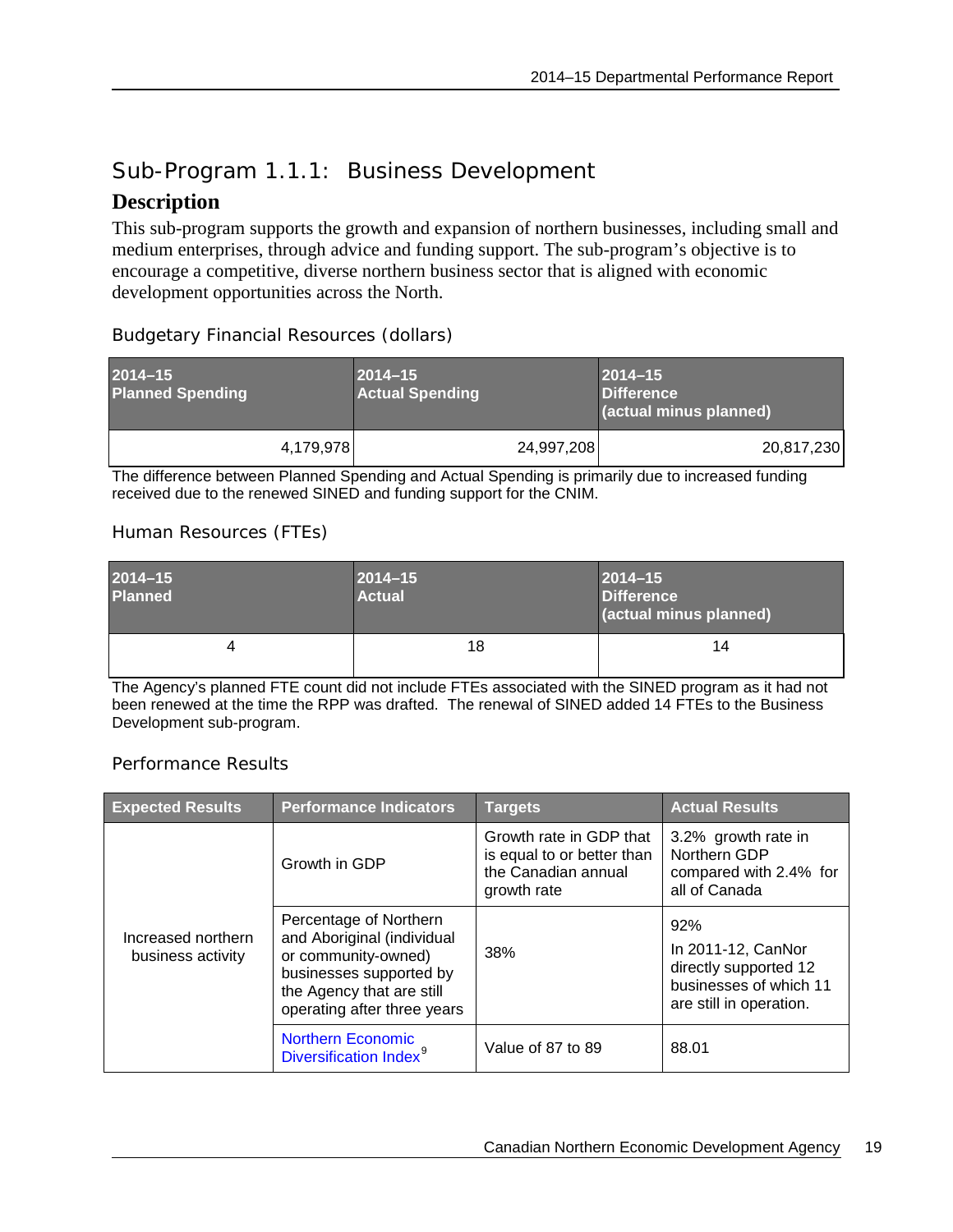#### **Performance Analysis and Lessons Learned**

Overall, the growth rate of northern GDP was greater at 3.2% than the rate of growth for Canada as a whole at 2.4%. Northwest Territories and Nunavut had the highest growth rates in the country at 6.8% and 5.8% respectively. Growth occurred across a range of sectors, particularly the construction sector, which experienced strong growth rates, increasing 45% in Nunavut and 22% in the NWT. Conversely, Yukon experienced a downturn (-1.2%) in its GDP partly due to a 7% contraction in its non-renewable sector.

The North's economy continues to be less diversified than Canada's national economy. In 2014, the index for the North was 88.01 compared with 93.01 for Canada as a whole. This is a decrease from the five-year high value of 88.52, which was registered in 2013. Two sectors – mining, quarrying, and oil and gas extraction, and public administration – account for more than 40% of the North's GDP. Over the past five years, the relative contributions of northern industry sectors have not changed significantly.

CanNor's support for a growing and diversified Northern economy is particularly evident under SINED, which funded 47 projects, totaling more than \$17.7 million in 2014-15 including investments into sectors such as:

| <b>Sector</b>                 | <b>Amount</b> |
|-------------------------------|---------------|
| Mining and Geoscience         | \$4.5M        |
| Tourism                       | \$3.7M        |
| Small and Medium Enterprises  | \$1.2M        |
| Infrastructure feasibility    | \$1.2M        |
| <b>Traditional Harvesting</b> | \$1.1M        |
| Agriculture                   | \$1.1M        |
| Forestry                      | \$1.0M        |

One of the ways that the Agency's investment enhances economic development is by increasing the accumulation of reliable information and knowledge about the North. For example, in 2014-15, CanNor supported significant investment in geological research projects across the territories. This investment produced nearly 1700 new data sets, 40 reports, 34 conference presentations, 7 new maps and 4 graduate theses, all available to companies, prospectors, academics and governments. This new collection of reliable information about mineral and energy deposits will help support the long-term economic success of Canada's North.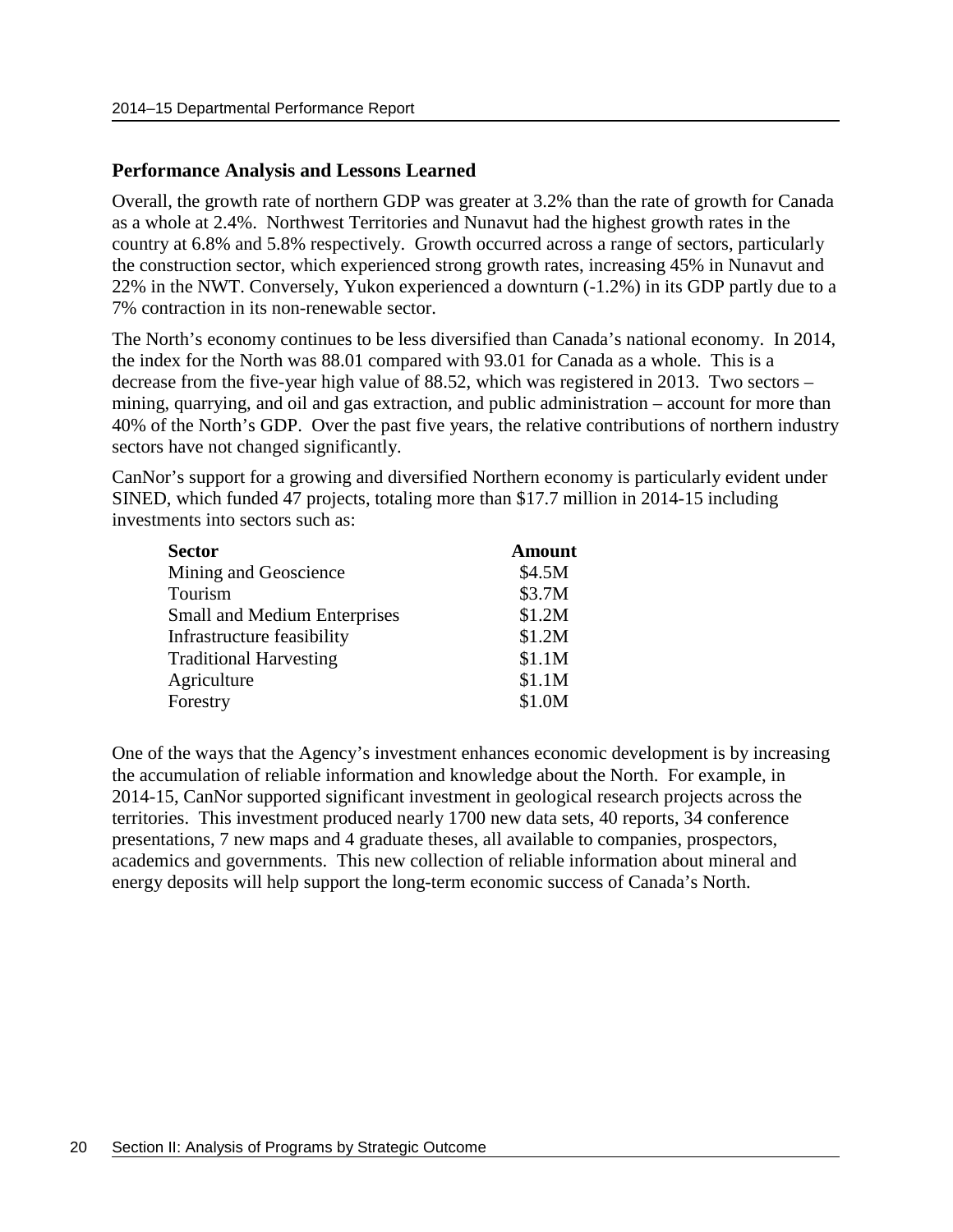## <span id="page-24-0"></span>Sub-Program 1.1.2: Community Development

## **Description**

This sub-program supports community-level investments in infrastructure and organizations, and individual-level investments in skills and capacity development. The sub-program's objective is the establishment of economically sustainable northern communities with a high quality of life for residents.

### Budgetary Financial Resources (dollars)

| $2014 - 15$<br><b>Planned Spending</b> |            | $2014 - 15$<br><b>Actual Spending</b> | $2014 - 15$<br><b>Difference</b><br>(actual minus planned) |
|----------------------------------------|------------|---------------------------------------|------------------------------------------------------------|
|                                        | 18,076,717 | 13,687,634                            | (4,389,083)                                                |

The difference between Planned Spending and Actual Spending is due to NAEOP lapsing \$2 million and a reallocation of \$1.3 million in contribution funds from the Community Development sub-program to the Business Development sub-program. The remainder of the difference is due to lower operating costs including lower staffing.

### Human Resources (FTEs)

| $2014 - 15$<br><b>Planned</b> | $2014 - 15$<br><b>Actual</b> | $2014 - 15$<br><b>Difference</b><br>(actual minus planned) |
|-------------------------------|------------------------------|------------------------------------------------------------|
| 16                            | 12                           | (4)                                                        |

### Performance Results

| <b>Expected Results</b>                          | <b>Performance Indicators Targets</b>                                                                                                                                                                                                            |                                                                                  | <b>Actual Results</b>                                                                                                                                                                           |
|--------------------------------------------------|--------------------------------------------------------------------------------------------------------------------------------------------------------------------------------------------------------------------------------------------------|----------------------------------------------------------------------------------|-------------------------------------------------------------------------------------------------------------------------------------------------------------------------------------------------|
| Economically sustainable<br>northern communities | Self-sustaining Aboriginal   Year-over-year increase<br>communities, as reflected in business investments<br>in the proportion of<br>Aboriginal economic<br>development community<br>planning investments<br>relative to business<br>investments | relative to community<br>planning investments                                    | CanNor increased its<br>support of Aboriginal<br>businesses under<br>NAEOP by \$2.7 million<br>while funding support for<br>community economic<br>planning initiatives fell by<br>\$2.1 million |
|                                                  | Percentage improvement<br>in labour market<br>participation by<br><b>Northerners</b>                                                                                                                                                             | Improvement rate that is<br>equal to or greater than<br>the annual Canadian rate | Northern participation<br>rate contracted by 2%<br>compared with 0.5%<br>nationally                                                                                                             |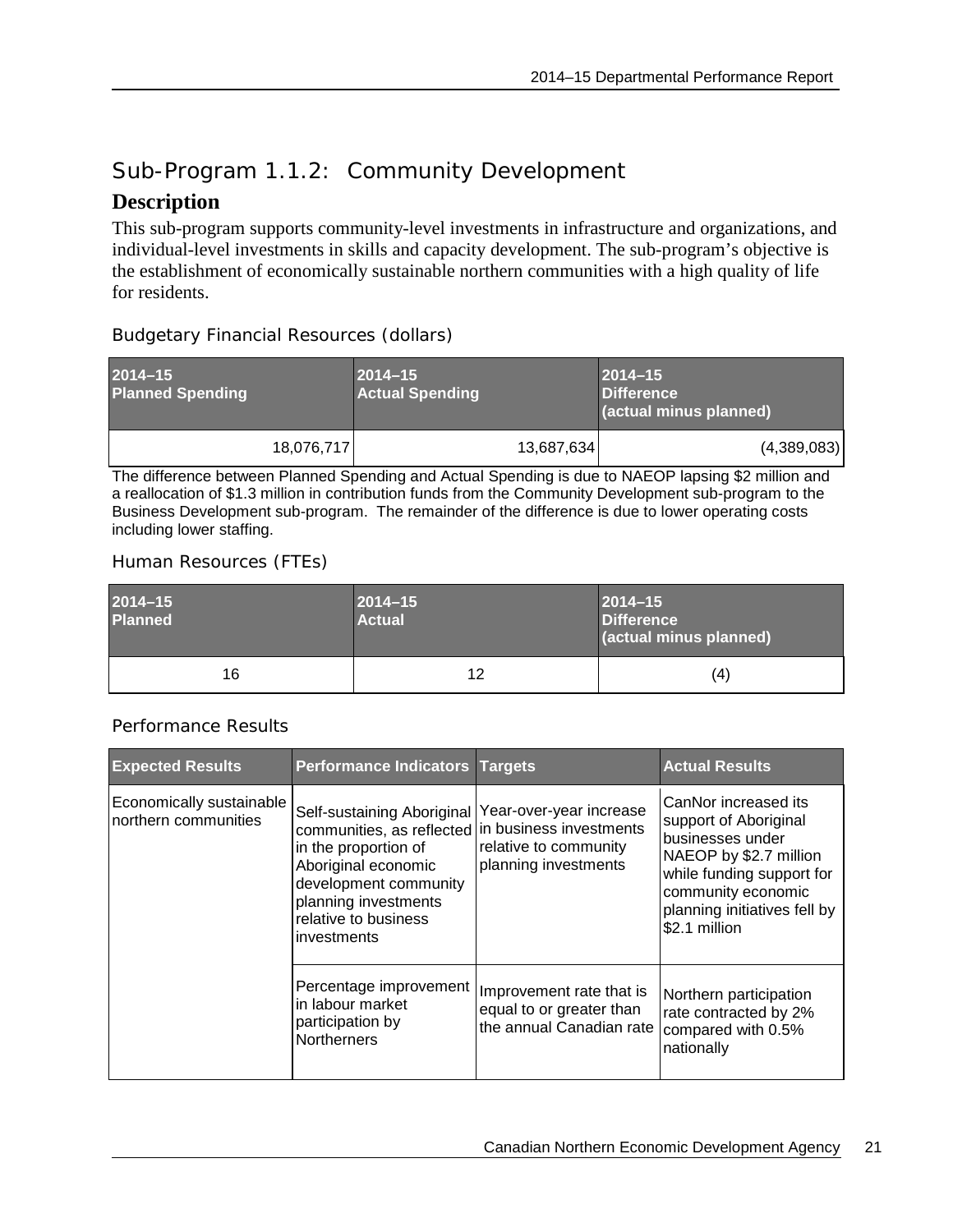| Percentage of CanNor's<br>investments into<br>economic infrastructure<br>studies that lead to<br>infrastructure projects<br>within five years | 33% | $0\%$ |
|-----------------------------------------------------------------------------------------------------------------------------------------------|-----|-------|
|-----------------------------------------------------------------------------------------------------------------------------------------------|-----|-------|

### **Performance Analysis and Lessons Learned**

Through NAEOP, CanNor supports increased participation by northern Inuit, Métis and First Nations communities and businesses in economic opportunities. As more northern Aboriginal communities develop capacity, overall readiness, and economic development plans, the focus under NAEOP will shift towards implementing these efforts. This is expected to result in an increasing number of Aboriginal entrepreneurs and businesses accessing funding under NAEOP. In 2014-15, this shift began to occur as NAEOP's investments supporting business development increased by \$2.7 million from the previous year whereas community planning investments fell by \$2.1 million. CanNor will continue to effectively respond to this shift by closely monitoring the ratio of business development to community planning funding.

In 2014, the northern labour force participation rate fell 2% from the previous year compared to 0.5% nationally due to a decline in the NWT and Nunavut. The drop in NWT is in part linked to working-age individuals leaving the territory. With its young population, the decline in Nunavut is partially the result of an increasing number of youth still completing education or unable to gain an initial foothold in the labour market due to a lack of essential workplace skills. Through NABEP, CanNor is helping to increase northern residents' labour market participation. For example, in 2014-15, Yukon College hosted 22 adult basic education training courses: 215 students participated in these courses, of which 122 were subsequently hired and another 57 went on to further education.

In 2010-11, CanNor funded 9 feasibility studies for economic infrastructure projects such as hydro developments, wind energy, and an incubator mall. As of March 2015, these studies have not yet led to new infrastructure. Infrastructure building in the North continues to be a challenge due to short construction seasons, high demand for available infrastructure dollars, and overall capacity to support projects. In addition, larger scale projects may fall outside the five-year window due to their more extensive environmental review processes. CanNor will continue to closely monitor the effectiveness and outcomes of feasibility studies.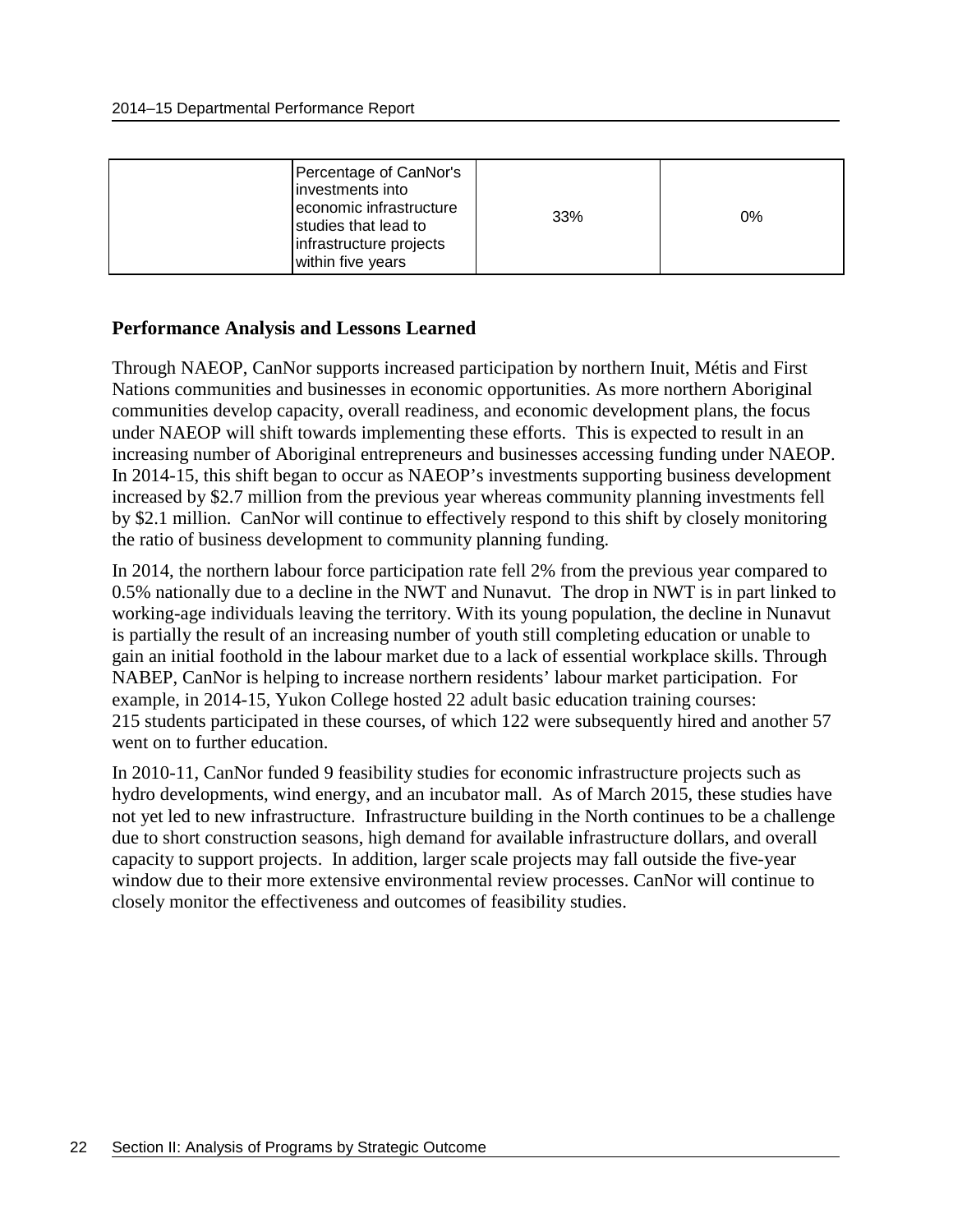## <span id="page-26-0"></span>Program 1.2: Policy and Alignment

## **Description**

This program supports research and analysis to guide programming and policy choices, the promotion of northern interests both inside and outside of the federal government, and the development of horizontal strategies, initiatives and projects to address economic development challenges and opportunities in the North.

| $2014 - 15$<br><b>Main Estimates</b> | $2014 - 15$<br><b>Planned Spending Total Authorities</b> | $2014 - 15$<br><b>Available for Use</b> | $2014 - 15$<br><b>Actual Spending</b><br>(authorities used) | $2014 - 15$<br>Difference<br>Cactual minus<br>planned) |
|--------------------------------------|----------------------------------------------------------|-----------------------------------------|-------------------------------------------------------------|--------------------------------------------------------|
| 4,256,120                            | 4,256,120                                                | 4,702,797                               | 3,955,430                                                   | (300, 690)                                             |

Budgetary Financial Resources (dollars)

The difference between Planned Spending and Actual Spending is due to staffing vacancies and ensuing savings in salaries and related operating expenses.

### Human Resources (FTEs)

| $2014 - 15$<br><b>Planned</b> | $2014 - 15$<br><b>Actual</b> | $2014 - 15$<br><b>Difference</b><br>(actual minus planned) |
|-------------------------------|------------------------------|------------------------------------------------------------|
| 29                            | 25                           | (4)                                                        |

The difference between Planned FTEs and Actual FTEs is due to hiring delays.

### Performance Results

| <b>Expected Results</b>                                                                                                                                                                                                     | <b>Performance Indicators Targets</b>                                                                                                                                                |                                                                                                        | <b>Actual Results</b>        |
|-----------------------------------------------------------------------------------------------------------------------------------------------------------------------------------------------------------------------------|--------------------------------------------------------------------------------------------------------------------------------------------------------------------------------------|--------------------------------------------------------------------------------------------------------|------------------------------|
| Policies, programs and<br>initiatives that are<br>effective in strengthening<br>the northern Canadian<br>economy and, therefore,<br>enable Northerners to<br>laccess business and<br>community development<br>opportunities | Composite of<br>performance indicators<br>for the Economic<br>Development Program<br>and the related sub-<br>programs of Business<br>Development and<br><b>Community Development</b> | Meet or exceed at least<br>2/3 of targets identified in<br>Program 1.1 and the<br>related sub-programs | CanNor met 4/7 of<br>targets |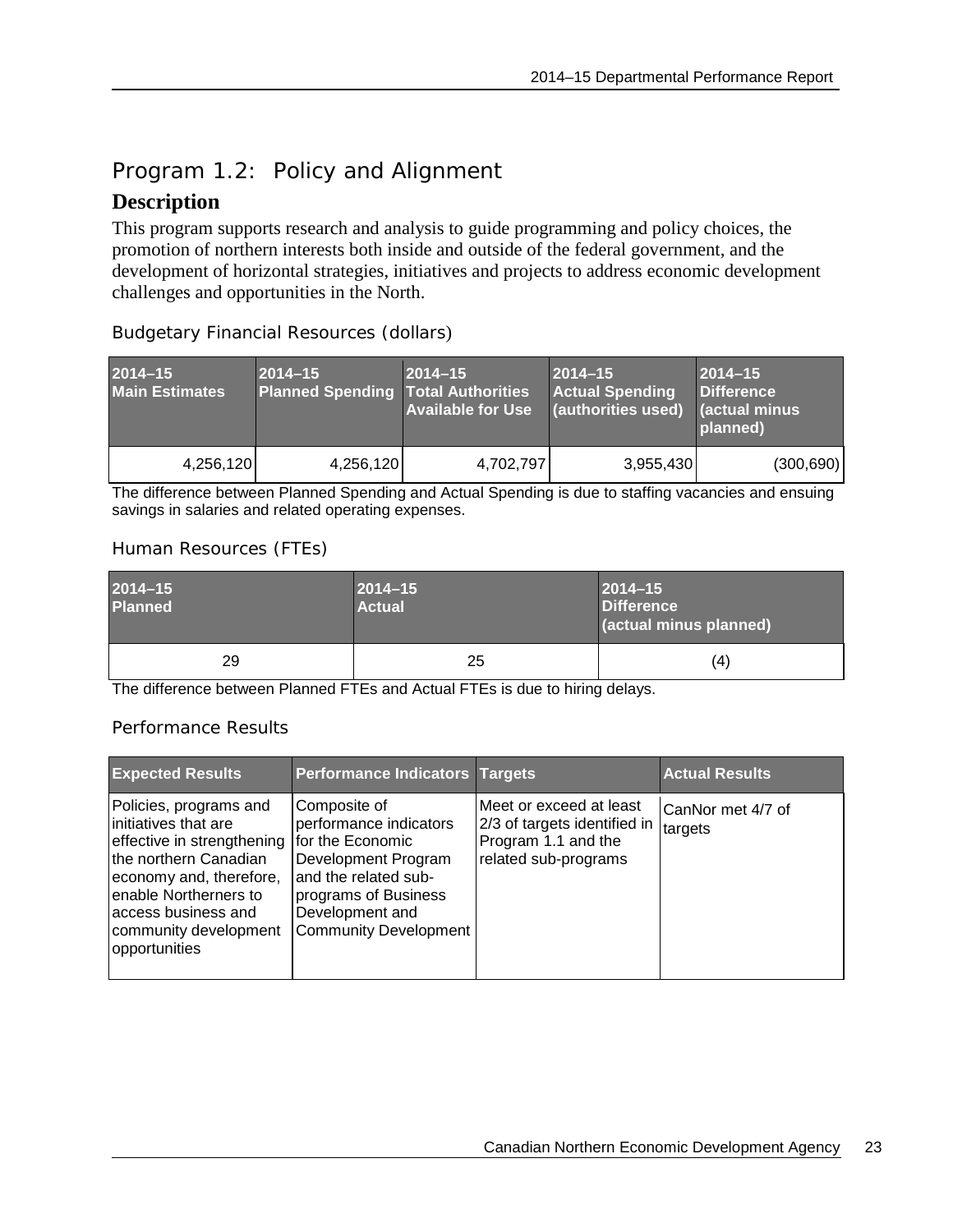#### **Performance Analysis and Lessons Learned**

The Policy and Alignment program encompasses both the Agency's strategic policy and planning unit as well as the NPMO. CanNor uses its policy, research, and coordination capacity to examine economic issues and opportunities to inform the delivery of the Agency's contribution programs and NPMO operations. CanNor measures the effectiveness of this program by how successful the Agency is in meeting its overall strategic objective of strengthening the northern economy. As such, the performance indicator is a composite indicator. In 2014-15, the Agency met four of the seven performance indicator targets it used to assess its Economic Development program and its related sub-programs.

For instance, the lack of infrastructure remains a barrier to economic and community development in the territories. CanNor will increase its focus on this issue, working with federal departments, as well as territorial and private sector partners, in order to maximize the impact of government and private investments in northern infrastructure.

Further, the lack of employment skills continues to prevent some Northerners from fully participating in the northern economy. Working with the northern colleges and others, the Agency continues to look for ways to help strengthen adult basic and post-secondary education in the territories.

The reliance on resource development in the northern economy makes it susceptible to global economic downturns. Nevertheless, there are opportunities associated with the current drop in commodity prices. As resource development has long lead times as projects move from exploration to regulatory assessment, proponents can use this current period to further develop their proposals and refine their approach. The NPMO continues to work with companies to advance their efforts so that projects are in position for the next demand cycle.

The Agency will continue to build on 2014-15 successes such as supporting the continued strengthening of the business investments under NAEOP as more northern Aboriginal communities are in the position to implement their community economic plans. Further policy work and research into the northern small business environment will support this priority.

## <span id="page-27-0"></span>Sub-Program 1.2.1: Policy and Advocacy

### **Description**

This sub-program informs departmental decision making by providing a solid base of knowledge and understanding to develop effective programs and federal initiatives; to support the development of the Agency's strategic priorities; to provide input to national programs and policies; and to establish strategic partnerships with governments and stakeholders from the private and not-for-profit sectors. CanNor puts a particular emphasis on the overall performance of the natural resource development sector.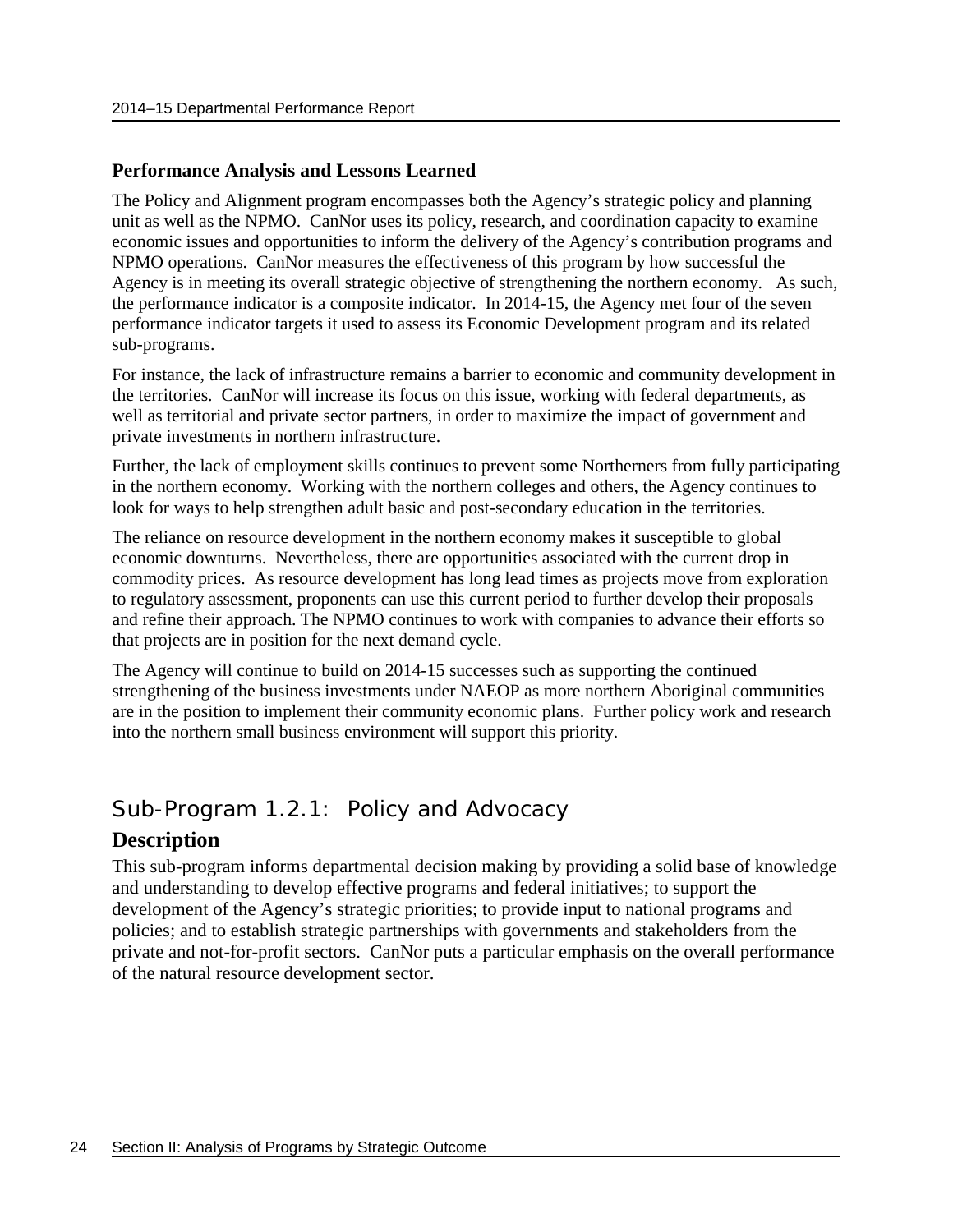### Budgetary Financial Resources (dollars)

| $2014 - 15$<br><b>Planned Spending</b> |           | $2014 - 15$<br><b>Actual Spending</b> |           | $2014 - 15$<br><b>Difference</b><br>(actual minus planned) |           |
|----------------------------------------|-----------|---------------------------------------|-----------|------------------------------------------------------------|-----------|
|                                        | 2,054,678 |                                       | 1,977,715 |                                                            | (76, 963) |

### Human Resources (FTEs)

| $2014 - 15$<br><b>Planned</b> | $2014 - 15$<br><b>Actual</b> | $ 2014 - 15 $<br><b>Difference</b><br>(actual minus planned) |
|-------------------------------|------------------------------|--------------------------------------------------------------|
| 14                            | 12                           | (2)                                                          |

### Performance Results

| <b>Expected Results</b>                                                                                                                                                  | <b>Performance Indicators Targets</b>                     | <b>Actual Results</b>                                        |
|--------------------------------------------------------------------------------------------------------------------------------------------------------------------------|-----------------------------------------------------------|--------------------------------------------------------------|
| Well-informed, evidence- Assessment of CanNor's   Positive Assessment<br>based policy decisions<br>reflecting opportunities<br>and challenges of the<br>northern economy | performance as<br>determined in audits and<br>evaluations | <b>Auditor General's Spring</b><br>2014 Report <sup>10</sup> |

### **Performance Analysis and Lessons Learned**

CanNor is committed to continuously improving delivery of its programs. By March 31, 2015, CanNor had implemented a suite [of measures](http://www.cannor.gc.ca/eng/1433177108189/1433181118135) in response to the Auditor General's report to improve the efficiency and effectiveness of the Agency's business processes.<sup>[11](#page-43-7)</sup> For example, CanNor has implemented service standards, a performance measures reporting template, and standardized assessment processes such as more robust project risk assessment tools.

In 2014-15, CanNor continued to bring a "northern lens" to other federal government programming and policy making. Some of CanNor's impact in this area includes:

- working with the Department of Fisheries and Oceans and the Atlantic Canada Opportunities Agency to develop the "Certification and Market Access for Seals Program," which received funding through Budget 2015;
- partnering with the other regional development agencies and Infrastructure Canada to develop the "Canada 150 Community Infrastructure Program," which received funding through Budget 2015;
- partnering in Environment Canada's and Parks Canada's work on enhancing tourism around northern national parks and protected areas;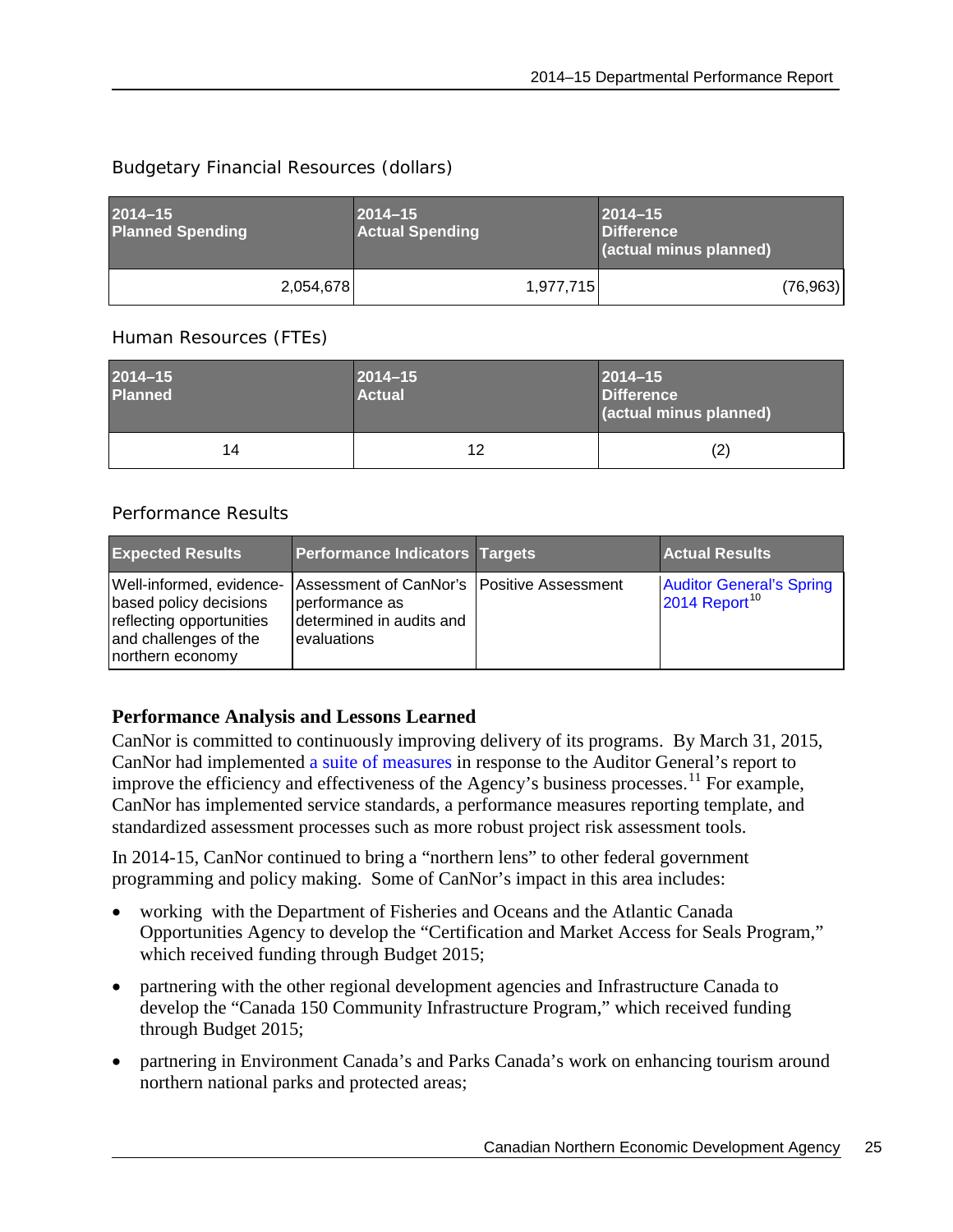- undertaking research and policy development, alongside its partners such as Infrastructure Canada, to examining existing gaps in northern economic infrastructure and exploring potential solutions, including removing regulatory barriers related to resource development infrastructure and leveraging private resource sector investments and targeted federal infrastructure funding; and
- assisting AANDC and Industry Canada, to develop a series of comprehensive analyses and options papers on the state of connectivity in the North and its economic implications, which informed Industry Canada's analysis related to funding of northern connectivity under the Connecting Canadians Program.

## <span id="page-29-0"></span>Sub-Program 1.2.2: Coordination and Alignment

## **Description**

This sub-program engages a range of economic actors (government, non-governmental organizations, Aboriginal organizations and private companies) to address the economic priorities of the North, and to leverage resources and investments by building partnerships and coordination with other federal departments and northern stakeholders. CanNor's Northern Projects Management Office (NPMO) is a reflection of this approach as it works with project proponents, federal and territorial departments, Aboriginal communities and others to advance resource development.

| $2014 - 15$<br><b>Planned Spending</b> |           | $2014 - 15$<br><b>Actual Spending</b> | $2014 - 15$<br><b>Difference</b><br>(actual minus planned) |
|----------------------------------------|-----------|---------------------------------------|------------------------------------------------------------|
|                                        | 2,201,442 | 1.977.715                             | (223, 727)                                                 |

Budgetary Financial Resources (dollars)

Human Resources (FTEs)

| $2014 - 15$<br><b>Planned</b> | $ 2014 - 15$<br>Actual | $ 2014 - 15 $<br><b>Difference</b><br>(actual minus planned) |
|-------------------------------|------------------------|--------------------------------------------------------------|
| 15                            | 13                     | (2)                                                          |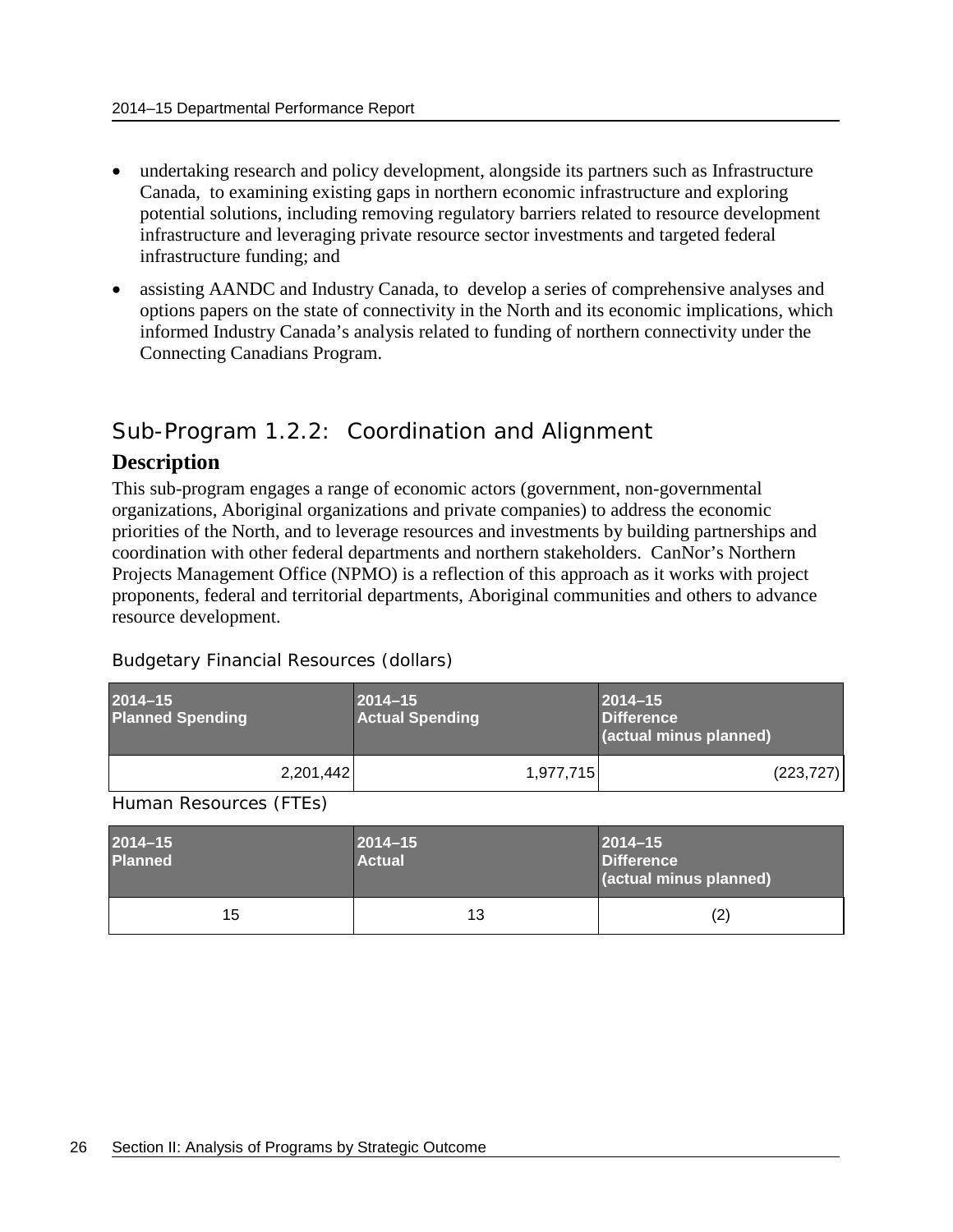| <b>Expected Results</b>                                                                                                                                             | <b>Performance Indicators Targets</b>                                                                                                                                         |     | <b>Actual Results</b> |
|---------------------------------------------------------------------------------------------------------------------------------------------------------------------|-------------------------------------------------------------------------------------------------------------------------------------------------------------------------------|-----|-----------------------|
| Increased effectiveness<br>and transparency in the<br>management of federal<br>environmental approval<br>processes and other<br>federal administrative<br>processes | Percent of project<br>agreements provided to<br>federal regulators within<br>one month of the project<br>being submitted for<br>screening with a northern<br>regulatory board | 90% | N/A                   |

### Performance Results

The actual results are not available (N/A) because this performance indicator is under development. Rather than have detailed separate project agreements for each major project, the methodology was changed to develop compendium for each territorial regulatory regime. These compendiums, along with a standardized template for project agreements, will be implemented in 2015-16.

### **Performance Analysis and Lessons Learned**

CanNor's ability to foster resource development in the North is largely the result of efforts made to build and deepen partnerships and coordination with northern partners, including industry and Aboriginal organizations. Some of NPMO's achievements over the past year include:

- acting as a single-window for issues management for 350 industry engagements as tracked through NPMO's database;
- working with communities across the North Pond Inlet, Kugluktuk and Cambridge Bay in Nunavut, the Yellowknives Dene First Nation, Tulita and Fort Resolution in the Northwest Territories, and Little Salmon Carmacks First Nation in Yukon – to develop community readiness plans in order to help communities prepare to maximize the positive and mitigate the negative socio-economic impacts of planned major resource development projects;
- chairing 14 Resource Development Advisory Group sessions across the North, attended by project proponents, territorial and federal regulators, and Aboriginal representatives, enabling the proponent to obtain early feedback on a proposed project before the project enters the environmental assessment process;
- providing an opportunity for Aboriginal, territorial, and federal partners to look more broadly at resource development in each territory through eight Territorial Project Committee meetings;
- developing a Crown Consultations Tracker, which consolidates information gathered from Aboriginal engagements and consultations undertaken by proponents and government officials collaboratively working to ensure the Crown is meeting its duty to consult; and
- coordinating federal input into the regulatory process through Project-Specific Working Groups, and in doing so, working to improve regulatory cooperation in the North through project-specific work plans.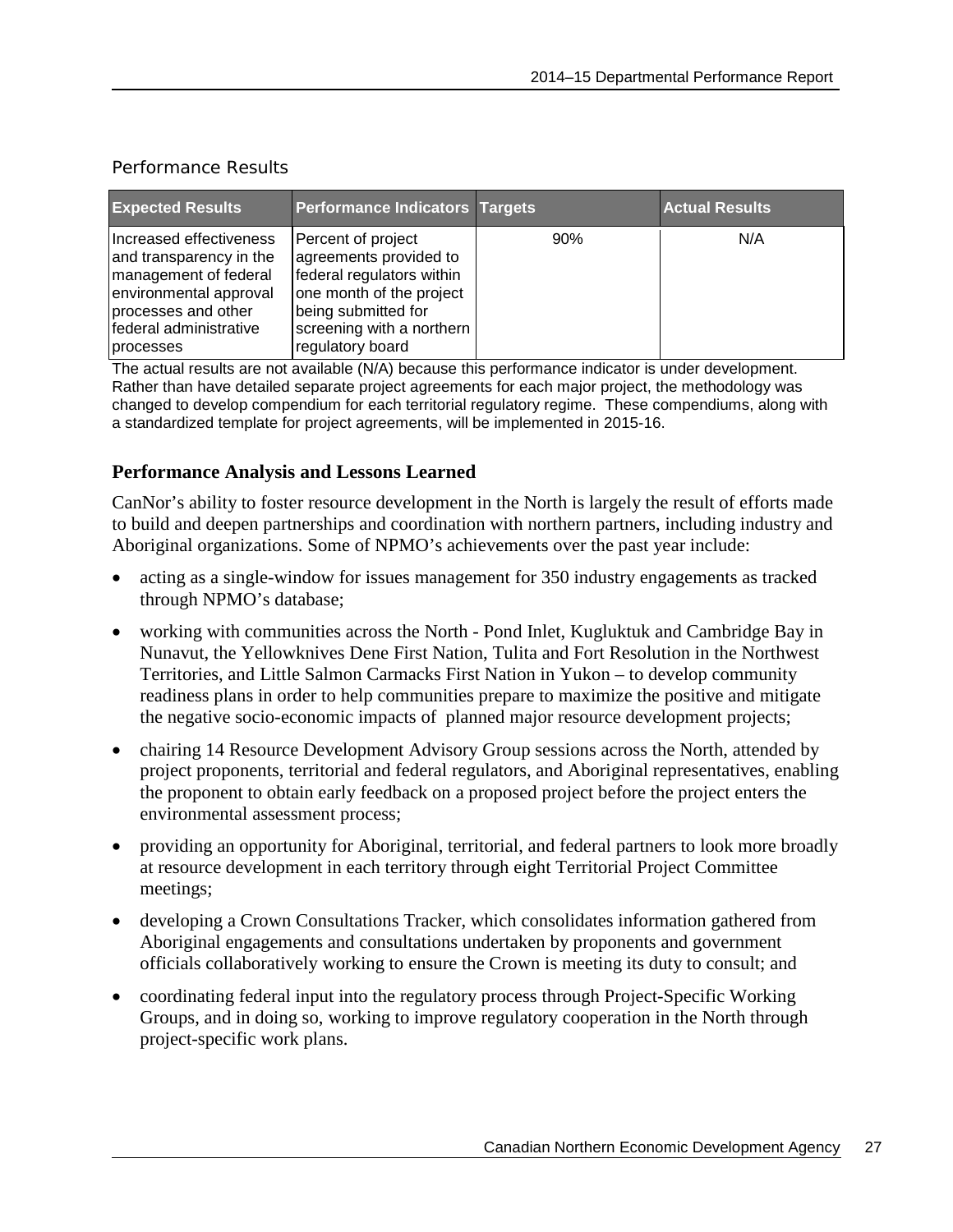## <span id="page-31-0"></span>Internal Services

## **Description**

Internal Services are groups of related activities and resources that are administered to support the needs of programs and other corporate obligations of an organization. These groups are: Management and Oversight Services; Communications Services; Legal Services; Human Resources Management Services; Financial Management Services; Information Management Services; Information Technology Services; Real Property Services; Materiel Services; Acquisition Services; and Other Administrative Services. Internal Services include only those activities and resources that apply across an organization and not to those provided specifically to a program.

### Budgetary Financial Resources (dollars)

| $2014 - 15$<br><b>Main Estimates</b> | $2014 - 15$<br><b>Planned Spending Total Authorities</b> | $2014 - 15$<br><b>Available for Use</b> | $2014 - 15$<br><b>Actual Spending</b><br>(authorities used) (actual minus | $2014 - 15$<br><b>Difference</b><br>planned) |
|--------------------------------------|----------------------------------------------------------|-----------------------------------------|---------------------------------------------------------------------------|----------------------------------------------|
| 4,432,951                            | 4,432,951                                                | 5,630,378                               | 6,480,289                                                                 | 2,047,338                                    |

The difference is between Actual Spending and Planned Spending was due to higher than expected volumes in translation and external services to support staffing actions. Although spending was higher than planned, the three-year spending trend for Internal Services continues to decrease (see Budgetary Performance Summary table).

### Human Resources (FTEs)

| $2014 - 15$<br><b>Planned</b> | $2014 - 15$<br><b>Actual</b> | $2014 - 15$<br><b>Difference</b><br>(actual minus planned) |
|-------------------------------|------------------------------|------------------------------------------------------------|
| 28                            | 28                           |                                                            |

### **Performance Analysis and Lessons Learned**

As committed to in the Agency's [Management Action Plan](http://www.cannor.gc.ca/eng/1433177108189/1433181118135)<sup>[12](#page-43-8)</sup> in response to the Auditor [General's Spring 2014 report](http://www.oag-bvg.gc.ca/internet/English/parl_oag_201405_06_e_39337.html)<sup>13</sup>, CanNor filled nine positions in the Iqaluit office, increasing its percentage of CanNor FTEs to 31%. Approximately 24% of staff members in the Iqaluit office are *Nunavut Land Claims Agreement* beneficiaries. The remaining employees were split between the Yukon (14%) and NWT (22%) regional offices and the Ottawa liaison office (33%).

CanNor approved an IEP, an obligation under the *Nunavut Land Claims Agreement*, for 2014-17. As part of the implementation of that plan, the first cohort of Inuit participants completed the ILDP project. CanNor subsequently hired two of the 12 ILDP graduates to fulltime positions. The Agency is committed to continue the implementation of IEP through providing learning opportunities, coaching, and mentoring to employees, as well as raising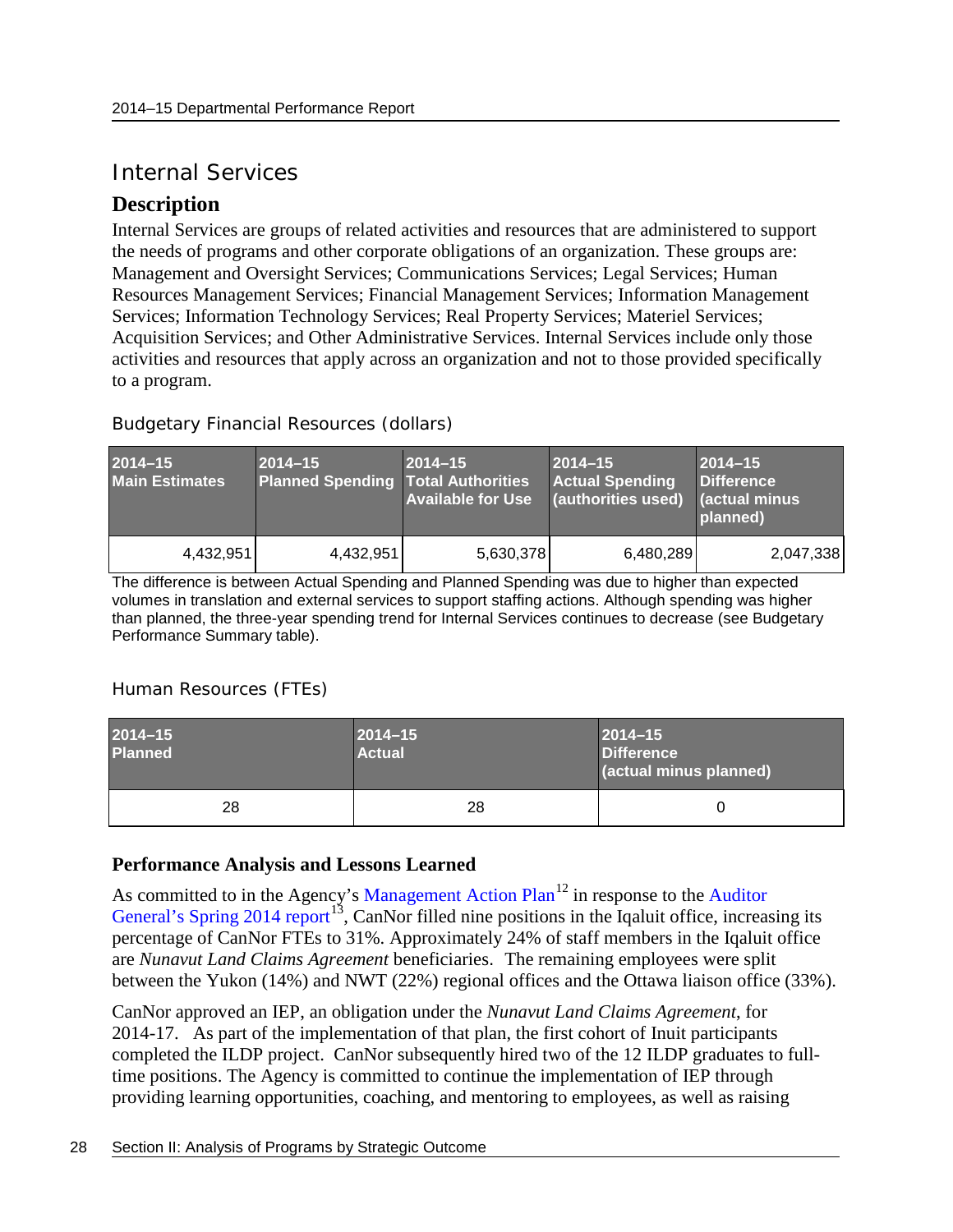awareness of employment opportunities, as part of ongoing efforts to recruit and retain *Nunavut Land Claims Agreement* beneficiaries in the Iqaluit office.

As part of its continuous efforts to improve the efficiency and effectiveness of financial management, the Agency successfully implemented the SAP financial system and a new travel system. These initiatives required extensive reworking of existing workflows and training.

The quality assurance role in contribution reporting from recipients was established in CanNor Finance (previously with AANDC). Efficiencies were gained through centralizing this function in the Agency's headquarters.

In 2014-15, CanNor concluded its first annual review against its Office Accommodation Framework, which demonstrated the Agency's continuous optimization of space since its inception.

CanNor was not part of the transfer to the government-wide email and document management systems in 2014-15. Internal preparations have been adjusted to reflect the new transfer date in Fall of 2015.

The Agency updated its website to add improved and detailed information for its clients on program applications and business tools, including application forms, program terms and conditions, and service standards. CanNor actively participated in collaboration with other government departments, in the work to migrate its web content to the new Canada.ca site, with a view to ensuring that its role as a hub for northern information, programs and services would feature prominently. The Agency initiated work to improve its intranet site to make collaboration tools more accessible, and promote information sharing across regions and teams.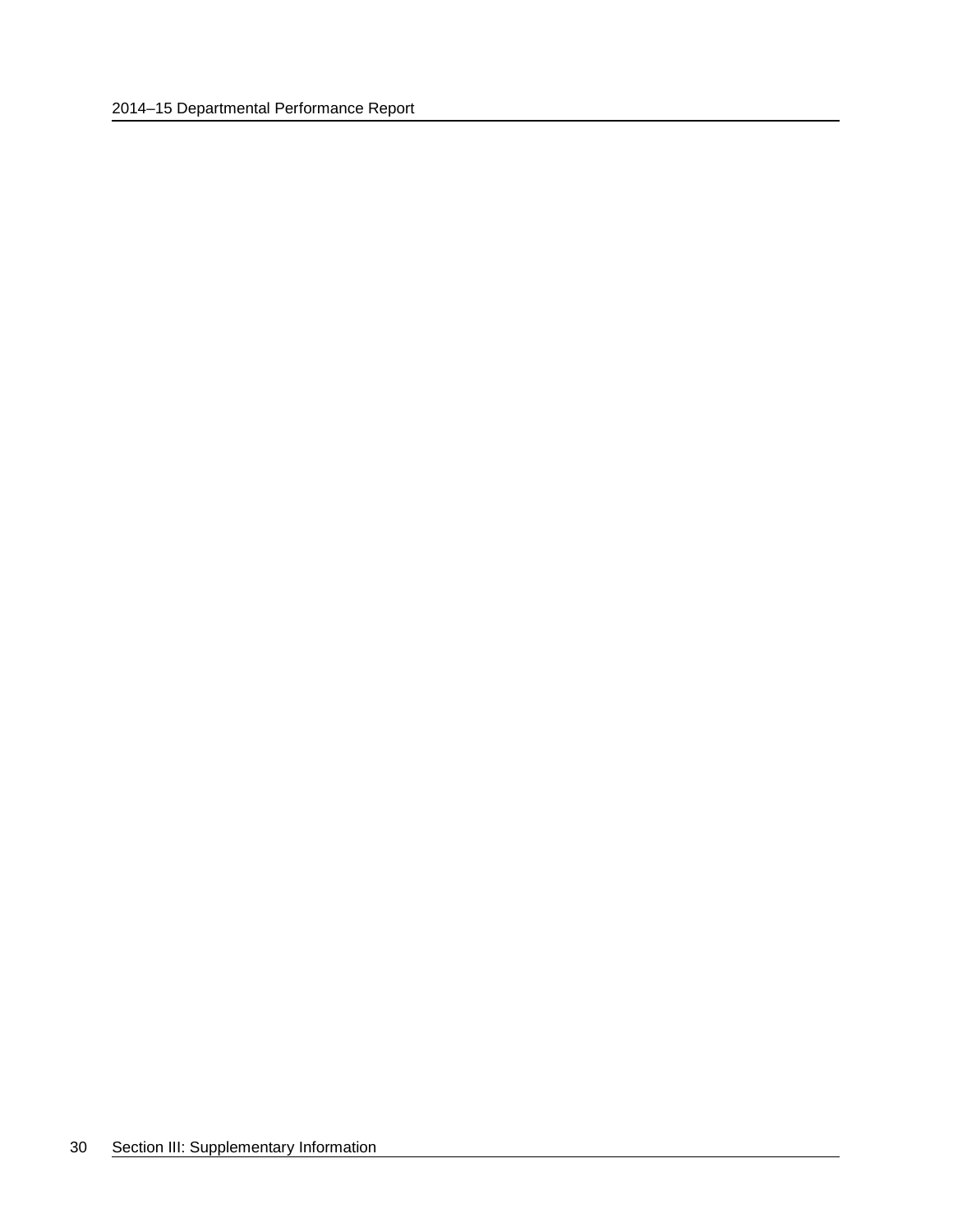## <span id="page-34-0"></span>Section III: Supplementary Information

## <span id="page-34-1"></span>Financial Statements Highlights

Condensed Statement of Operations (unaudited) For the Year Ended March 31, 2015 (dollars)

| <b>Financial Information</b>                                         | $2014 - 15$<br><b>Planned</b><br><b>Results</b> | $2014 - 15$<br><b>Actual</b> | 2013-14<br><b>Actual</b> | <b>Difference</b><br>$(2014 - 15)$<br>actual minus<br>$2014 - 15$<br>planned) | Difference<br>$(2014 - 15)$<br>actual minus<br>$2013 - 14$<br>actual) |
|----------------------------------------------------------------------|-------------------------------------------------|------------------------------|--------------------------|-------------------------------------------------------------------------------|-----------------------------------------------------------------------|
| Total expenses                                                       | 32,459,000                                      | 51,694,082                   | 51,936,675               | (19, 235, 082)                                                                | (19, 477, 675)                                                        |
| Total revenues                                                       |                                                 |                              |                          |                                                                               |                                                                       |
| Net cost of operations<br>before government<br>funding and transfers | 32,459,000                                      | 51,694,082                   | 51,936,675               | (19, 235, 082)                                                                | (19, 477, 675)                                                        |

Planned Results are as indicated in the 2014-15 Future Orientated Financial Statements, other information is from the 2014-15 Annual Financial Statement.

Condensed Statement of Financial Position (unaudited) As at March 31, 2015 (dollars)

| <b>Financial Information</b>           | $2014 - 15$ | $2013 - 14$ | <b>Difference</b><br>(2014-15 minus<br>$2013 - 14$ |
|----------------------------------------|-------------|-------------|----------------------------------------------------|
| Total net liabilities                  | 27,367,881  | 25,944,253  | 1,423,628                                          |
| Total net financial assets             | 26,460,161  | 25,250,092  | 1,210,069                                          |
| Departmental net debt                  | 907,720     | 694,161     | 213,559                                            |
| Total non-financial assets             | 801,277     | 1,622,100   | (820, 823)                                         |
| Departmental net<br>financial position | (106, 443)  | 927,939     | (1,034,382)                                        |

All information is from the 2014-15 Annual Financial Statement.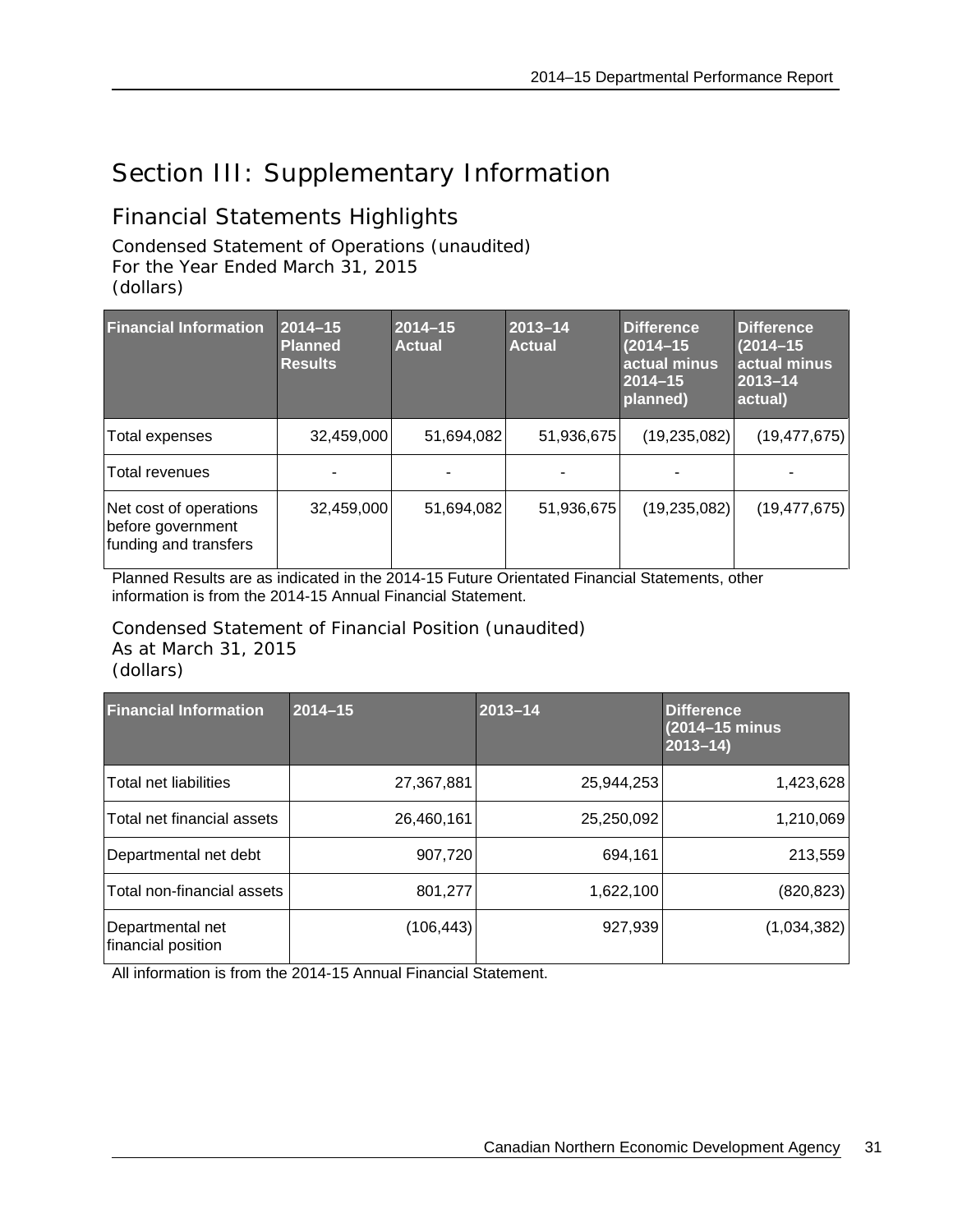## <span id="page-35-0"></span>Financial Statements

Total Expenses have remained relatively consistent over the last two years.

The main difference between Planned and Actual Spending is the renewal of SINED and new funding for CNIM. Though the costs for these programs are included in the actuals, they are not included in the Planned Spending.

Operating expenses were higher than the previous year by \$1.6 million. This increase is mostly due to additional salary and employee benefit costs resulting from the increased regional and NPMO staffing in the North, and a re-evaluation of the amortization balance related to a leasehold improvement.

Contribution payments overall were lower than last year by \$1.8 million as a result of the sunsetting of the Community Infrastructure Improvement Fund in 2013-2014 (\$3.2 million), offset by the new funding for the CNIM (\$975,000) and CanNor's funding programs being slightly more under-subscribed in 2014-15.

A large percentage of CanNor's contribution funding is set up as an accrued liability at the end of the year. In 2014-15, approximately \$1 million more of these contribution liabilities were set up compared to 2013-14. This increases the financial assets by increasing the Due from the Consolidated Revenue Fund account accordingly. A large portion of these accrued payments were paid at the beginning of the new fiscal year.

Non-financial assets include leasehold improvements and vehicles for which the net value is decreasing because of the related amortization expense (vehicles are fully amortized). Though as mentioned above, a re-evaluation of the amortization balance for the leasehold was done in 2014-15.

CanNor's Financial Statements can be found on the [Agency's website](http://www.cannor.gc.ca/eng/1370435709347/1370436040329)<sup>14</sup>.

## <span id="page-35-1"></span>Supplementary Information Tables

The supplementary information tables listed in the *2014–15 Departmental Performance Report* can be found on  $CanNor's website<sup>15</sup>$  $CanNor's website<sup>15</sup>$ .

- [Departmental Sustainable Development Strategy;](http://www.cannor.gc.ca/eng/1445623281761/1445623311697)
- [Details on Transfer Payment Programs](http://www.cannor.gc.ca/eng/1445623549381/1445623580760) of \$5 Million or More; and
- [Internal Audits and Evaluations.](http://www.cannor.gc.ca/eng/1445623931585/1445623954834)<sup>[16](#page-43-12)</sup>

## <span id="page-35-2"></span>Tax Expenditures and Evaluations

The tax system can be used to achieve public policy objectives through the application of special measures such as low tax rates, exemptions, deductions, deferrals and credits. The Department of Finance Canada publishes cost estimates and projections for these measures annually in the Tax [Expenditures and Evaluations](http://www.fin.gc.ca/purl/taxexp-eng.asp)<sup>[17](#page-43-13)</sup> publication. The tax measures presented in the Tax Expenditures and Evaluations publication are the responsibility of the Minister of Finance.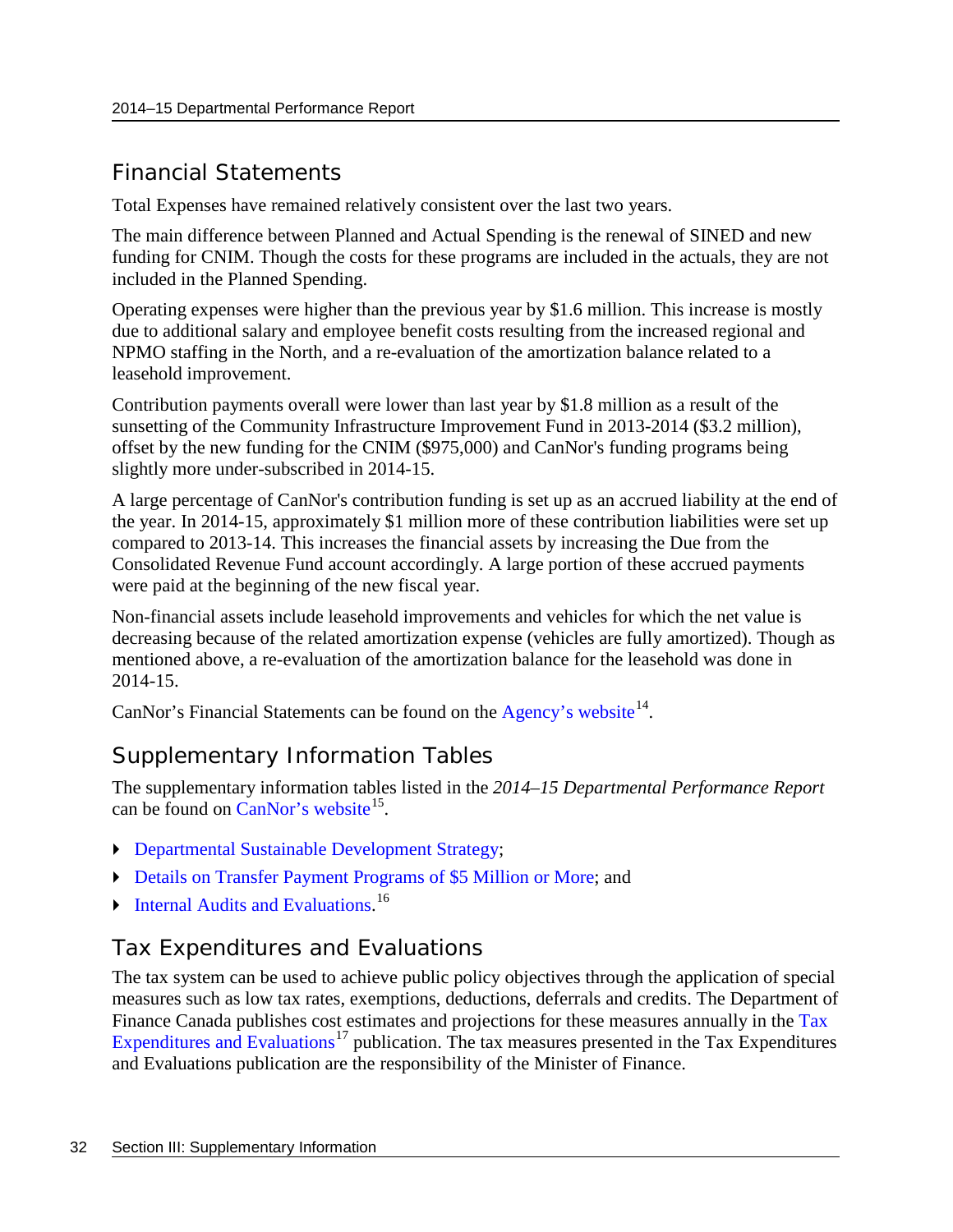## <span id="page-36-0"></span>Section IV: Organizational Contact Information

Canadian Northern Economic Development Agency

Allavvik Building 1106 Inuksugait Plaza IV Iqaluit, Nunavut X0A 0H0 Canada

Web site: [CanNor](http://www.cannor.gc.ca/)<sup>[18](#page-43-14)</sup>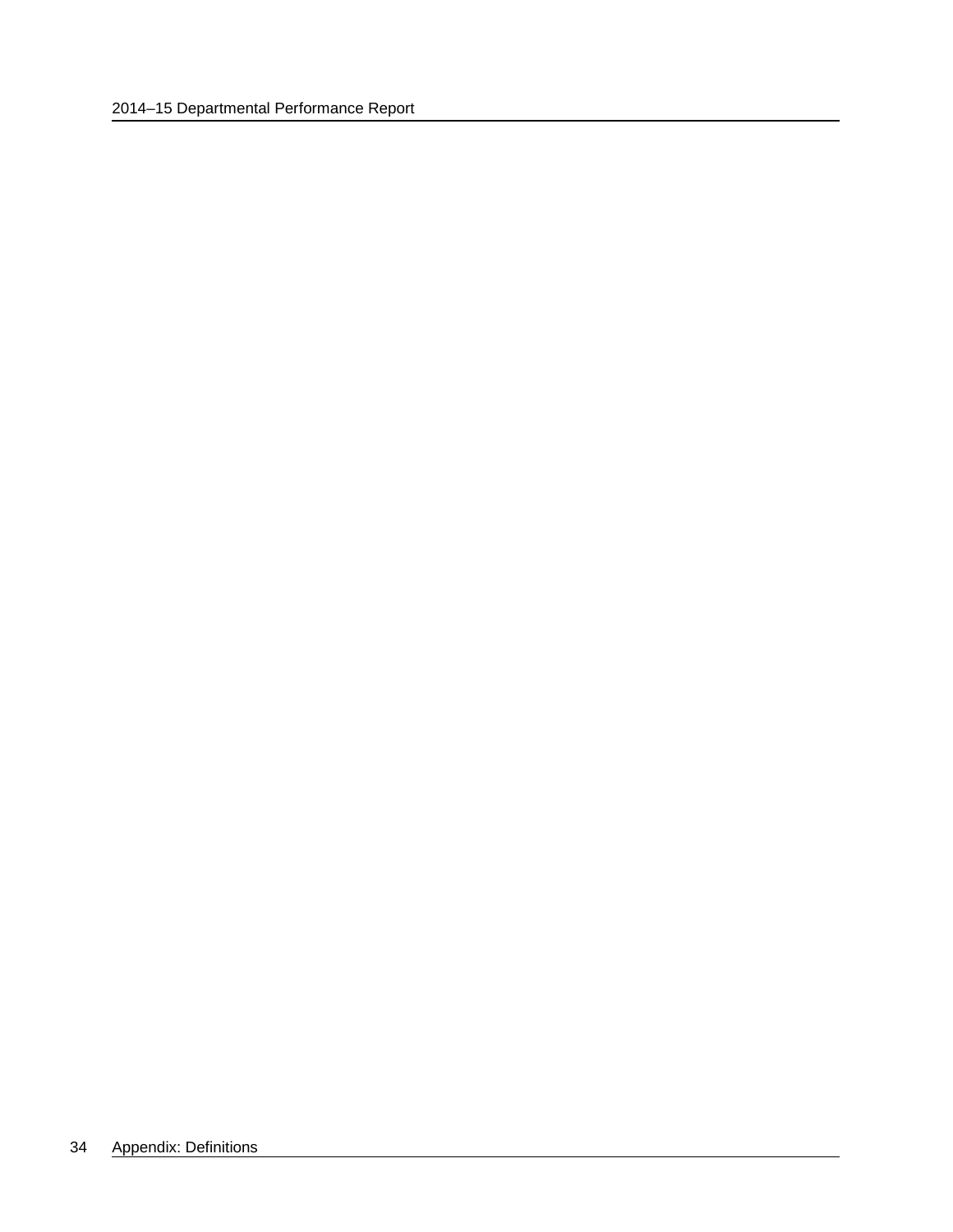## <span id="page-38-0"></span>Appendix: Definitions

**appropriation** (*crédit*): Any authority of Parliament to pay money out of the Consolidated Revenue Fund.

**budgetary expenditures** (*dépenses budgétaires*): Includes operating and capital expenditures; transfer payments to other levels of government, organizations or individuals; and payments to Crown corporations.

**Departmental Performance Report** (*rapport ministériel sur le rendement*): Reports on an appropriated organization's actual accomplishments against the plans, priorities and expected results set out in the corresponding Report on Plans and Priorities. These reports are tabled in Parliament in the fall.

**full-time equivalent** (*équivalent temps plein*): Is a measure of the extent to which an employee represents a full person-year charge against a departmental budget. Full-time equivalents are calculated as a ratio of assigned hours of work to scheduled hours of work. Scheduled hours of work are set out in collective agreements.

**Government of Canada outcomes** (*résultats du gouvernement du Canada*): A set of 16 high-level objectives defined for the government as a whole, grouped in [four spending areas:](http://www.tbs-sct.gc.ca/ppg-cpr/frame-cadre-eng.aspx) economic affairs, social affairs, international affairs and government affairs.

**Management, Resources and Results Structure** (*Structure de la gestion, des ressources et des résultats*): A comprehensive framework that consists of an organization's inventory of programs, resources, results, performance indicators and governance information. Programs and results are depicted in their hierarchical relationship to each other and to the Strategic Outcome(s) to which they contribute. The Management, Resources and Results Structure is developed from the Program Alignment Architecture.

**non-budgetary expenditures** (*dépenses non budgétaires*): Includes net outlays and receipts related to loans, investments and advances, which change the composition of the financial assets of the Government of Canada.

**performance** (*rendement*): What an organization did with its resources to achieve its results, how well those results compare to what the organization intended to achieve and how well lessons learned have been identified.

**performance indicator** (*indicateur de rendement*): A qualitative or quantitative means of measuring an output or outcome, with the intention of gauging the performance of an organization, program, policy or initiative respecting expected results.

**performance reporting** (*production de rapports sur le rendement*): The process of communicating evidence-based performance information. Performance reporting supports decision making, accountability and transparency.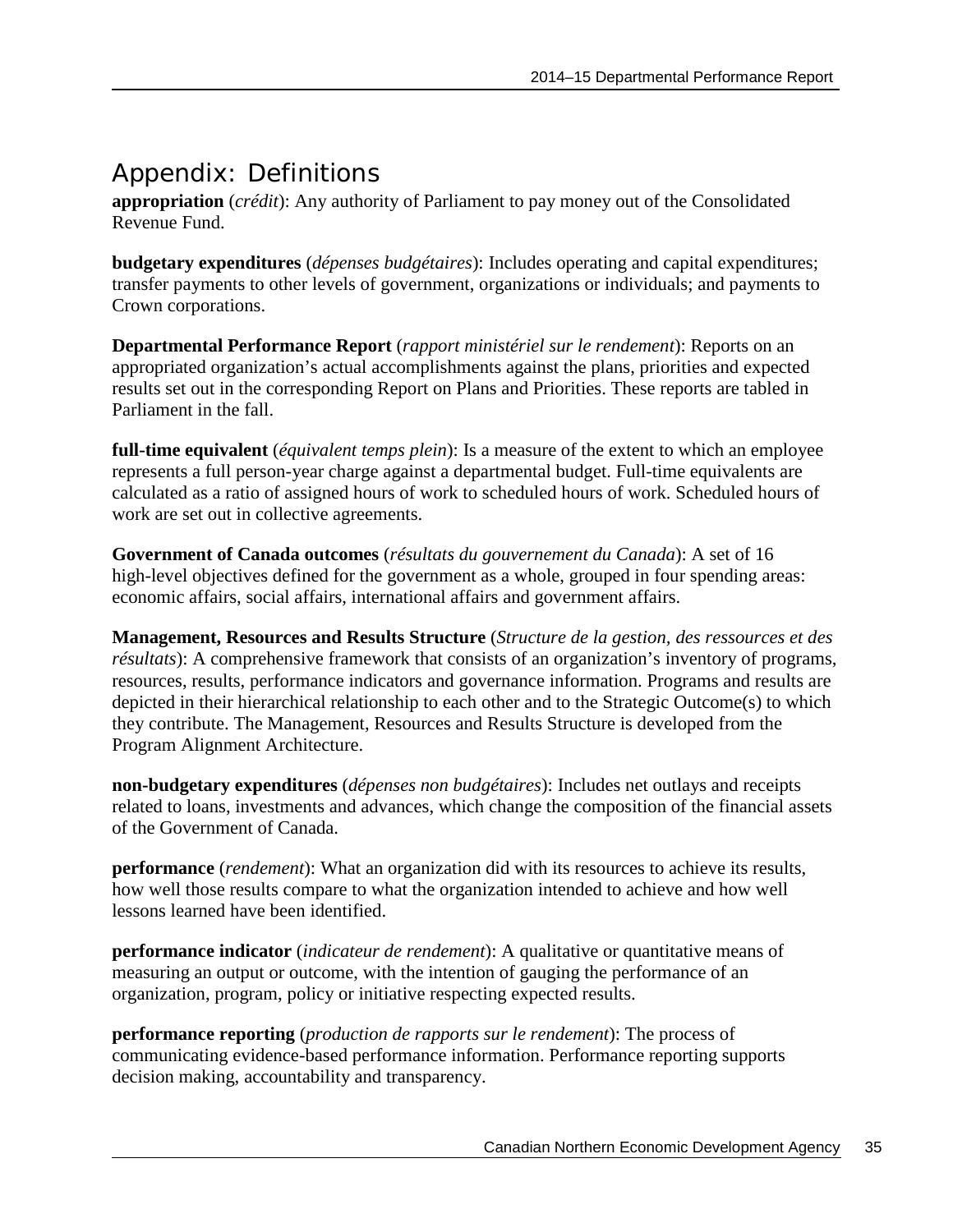**planned spending** (*dépenses prévues*): For Reports on Plans and Priorities (RPPs) and Departmental Performance Reports (DPRs), planned spending refers to those amounts that receive Treasury Board approval by February 1. Therefore, planned spending may include amounts incremental to planned expenditures presented in the Main Estimates.

A department is expected to be aware of the authorities that it has sought and received. The determination of planned spending is a departmental responsibility, and departments must be able to defend the expenditure and accrual numbers presented in their RPPs and DPRs.

**plan** (*plan*): The articulation of strategic choices, which provides information on how an organization intends to achieve its priorities and associated results. Generally a plan will explain the logic behind the strategies chosen and tend to focus on actions that lead up to the expected result.

**priorities** (*priorité*): Plans or projects that an organization has chosen to focus and report on during the planning period. Priorities represent the things that are most important or what must be done first to support the achievement of the desired Strategic Outcome(s).

**program** (*programme*): A group of related resource inputs and activities that are managed to meet specific needs and to achieve intended results and that are treated as a budgetary unit.

**Program Alignment Architecture** (*architecture d'alignement des programmes*)**:** A structured inventory of an organization's programs depicting the hierarchical relationship between programs and the Strategic Outcome(s) to which they contribute.

**Report on Plans and Priorities** (*rapport sur les plans et les priorités*): Provides information on the plans and expected performance of appropriated organizations over a three-year period. These reports are tabled in Parliament each spring.

**result** (*résultat*): An external consequence attributed, in part, to an organization, policy, program or initiative. Results are not within the control of a single organization, policy, program or initiative; instead they are within the area of the organization's influence.

**statutory expenditures** (*dépenses législatives*): Expenditures that Parliament has approved through legislation other than appropriation acts. The legislation sets out the purpose of the expenditures and the terms and conditions under which they may be made.

**Strategic Outcome** (*résultat stratégique*): A long-term and enduring benefit to Canadians that is linked to the organization's mandate, vision and core functions.

**sunset program** (*programme temporisé*): A time-limited program that does not have an ongoing funding and policy authority. When the program is set to expire, a decision must be made whether to continue the program. In the case of a renewal, the decision specifies the scope, funding level and duration.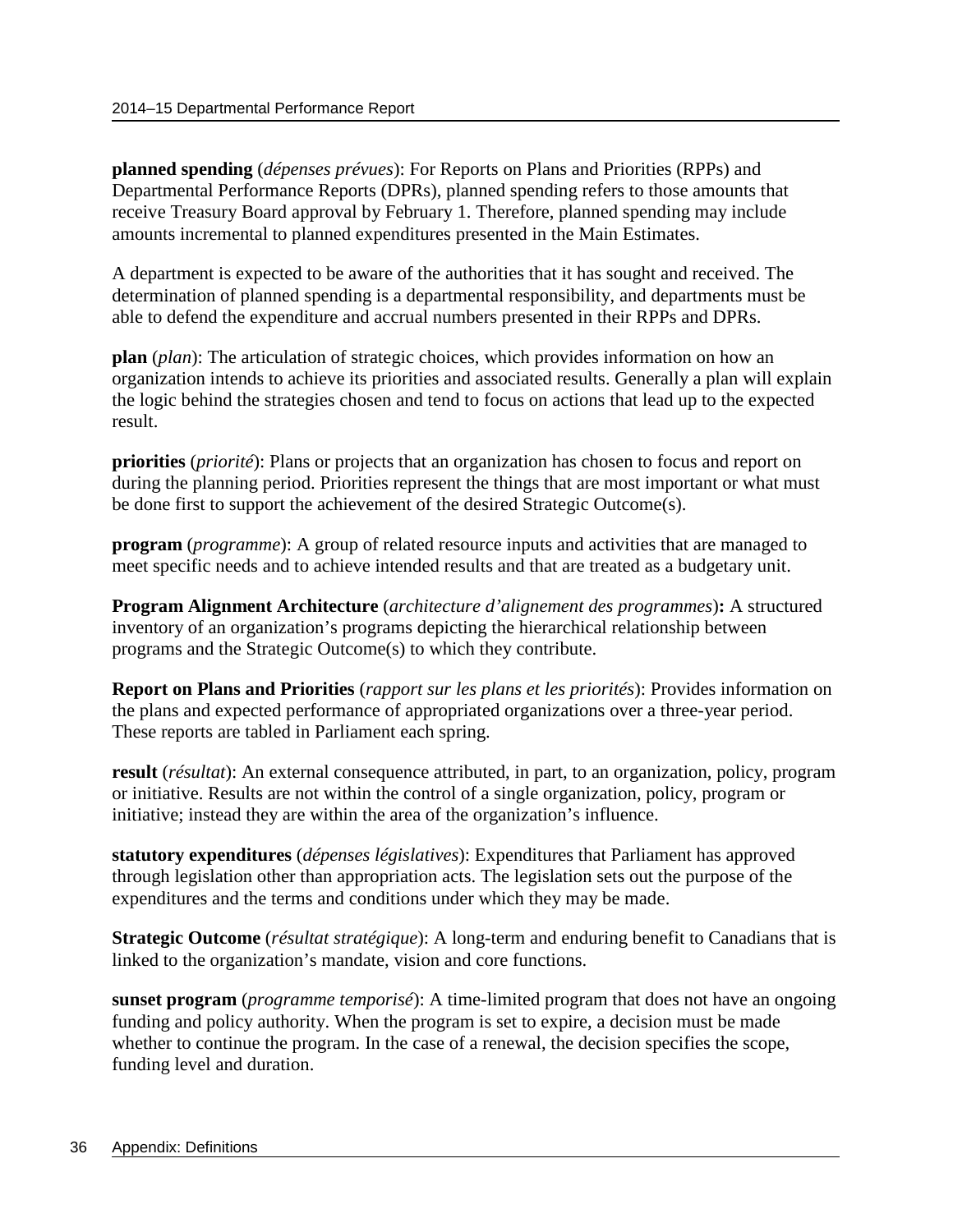**target** (*cible*): A measurable performance or success level that an organization, program or initiative plans to achieve within a specified time period. Targets can be either quantitative or qualitative.

**voted expenditures** (*dépenses votées*): Expenditures that Parliament approves annually through an Appropriation Act. The Vote wording becomes the governing conditions under which these expenditures may be made.

**whole-of-government framework** (*cadre pangouvernemental*): Maps the financial contributions of federal organizations receiving appropriations by aligning their Programs to a set of 16 government-wide, high-level outcome areas, grouped under four spending areas.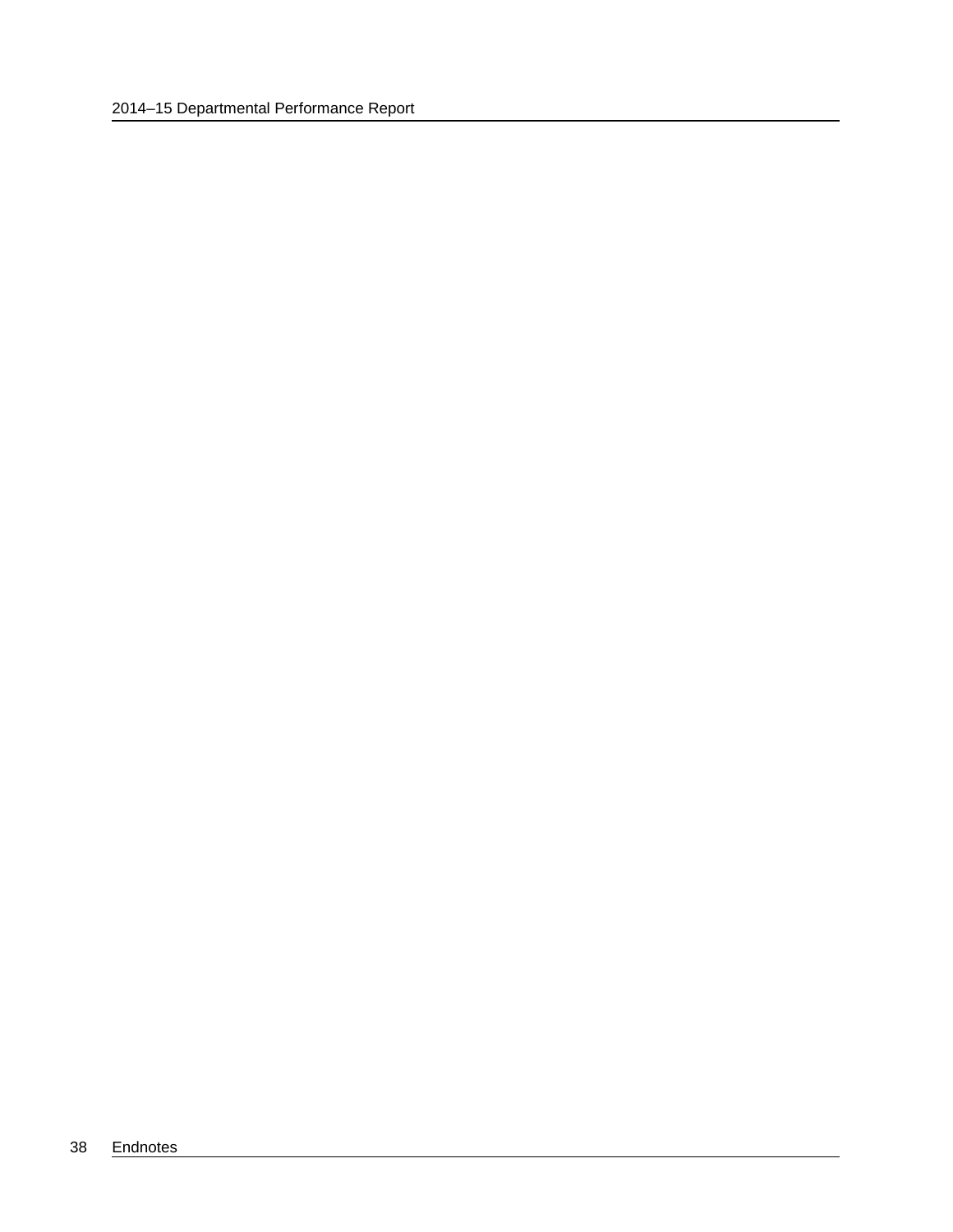## <span id="page-42-0"></span>**Endnotes**

- <span id="page-42-1"></span> $\overline{a}$ 1. Main legislative authorities: <http://laws-lois.justice.gc.ca/eng/acts/P-34/index.html>
- <span id="page-42-2"></span>2. <http://www.cannor.gc.ca/eng/1351104567432/1351104589057>
- <span id="page-42-3"></span>3. CanNor's Action Plan in Response to the Recommendations Contained in Chapter 6 - Transfer Payment Programs of the Spring 2014 Report of the Auditor General of Canada <http://www.cannor.gc.ca/eng/1433177108189/1433181118135>
- 4. Association of Consulting Engineering Companies, Canada; Mining Association of Canada, N.W.T & Nunavut Chamber of Mines, Prospectors & developers Association of Canada and Yukon Chamber of Mines. 2015. *Levelling the playing field: Supporting mineral exploration and mining in remote and northern Canada, p. 6.*  [http://mining.ca/sites/default/files/documents/Levelling\\_the\\_Playing\\_Field.pdf](http://mining.ca/sites/default/files/documents/Levelling_the_Playing_Field.pdf)
- 5. Whole-of-government framework,<http://www.tbs-sct.gc.ca/ppg-cpr/frame-cadre-eng.aspx>
- 6. *Public Accounts of Canada 2015*, [http://www.tpsgc-pwgsc.gc.ca/recgen/cpc-pac/index-](http://www.tpsgc-pwgsc.gc.ca/recgen/cpc-pac/index-eng.html) [eng.html](http://www.tpsgc-pwgsc.gc.ca/recgen/cpc-pac/index-eng.html)
- 7. Public Works and Government Services Canada website, [http://www.tpsgc-](http://www.tpsgc-pwgsc.gc.ca/recgen/cpc-pac/index-eng.html) [pwgsc.gc.ca/recgen/cpc-pac/index-eng.html](http://www.tpsgc-pwgsc.gc.ca/recgen/cpc-pac/index-eng.html)
- 8. CanNor's NEI: <http://www.cannor.gc.ca/eng/1387900596709/1387900617810>
- 9. Northern Economic Diversification Index (NEDI) : <http://www.cannor.gc.ca/eng/1388762115125/1388762170542>
- 10. Office of the Auditor General's Spring 2014 Report: [http://www.oag](http://www.oag-bvg.gc.ca/internet/English/parl_oag_201405_06_e_39337.html)[bvg.gc.ca/internet/English/parl\\_oag\\_201405\\_06\\_e\\_39337.html](http://www.oag-bvg.gc.ca/internet/English/parl_oag_201405_06_e_39337.html)
- 11. CanNor's Action Plan in Response to the Recommendations Contained in Chapter 6 Transfer Payment Programs of the Spring 2014 Report of the Auditor General of Canada <http://www.cannor.gc.ca/eng/1433177108189/1433181118135>
- 12 CanNor's Management Action Plan for the Auditor General's Report: <http://www.cannor.gc.ca/eng/1433177108189/1433181118135>
- 13 Auditor General's Spring 2014 Report: [http://www.oag](http://www.oag-bvg.gc.ca/internet/English/parl_oag_201405_06_e_39337.html)[bvg.gc.ca/internet/English/parl\\_oag\\_201405\\_06\\_e\\_39337.html](http://www.oag-bvg.gc.ca/internet/English/parl_oag_201405_06_e_39337.html)
- 14. CanNor's Financial Statements: <http://www.cannor.gc.ca/eng/1370435709347/1370436040329>